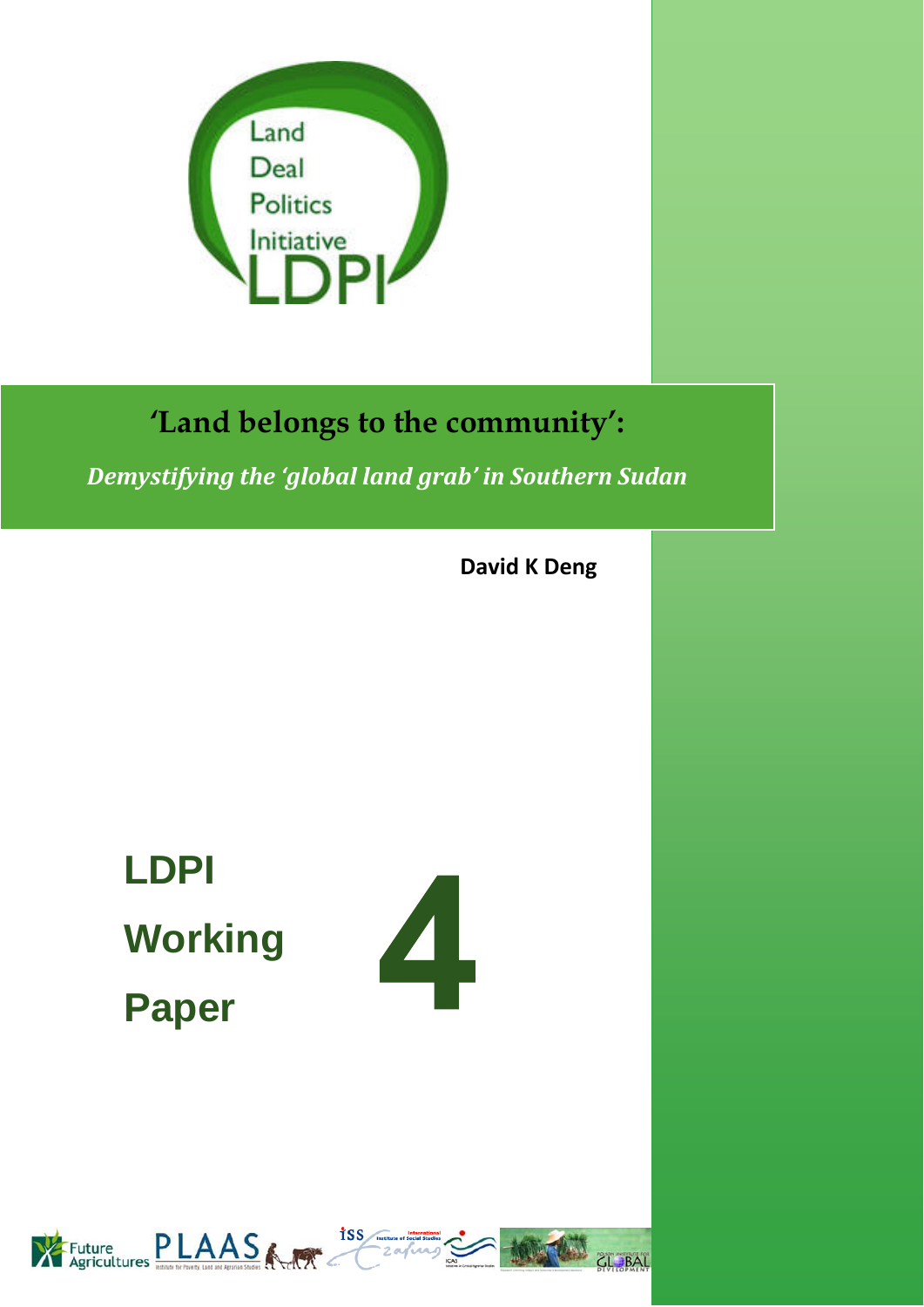## **'Land belongs to the community': Demystifying the 'global land grab' in Southern Sudan**

*by* David K Deng

| Published by:<br><b>The Land Deal Politics Initiative</b><br>www.iss.nl/ldpi<br>landpolitics@gmail.com |                                                                   |                                                        |                                  |
|--------------------------------------------------------------------------------------------------------|-------------------------------------------------------------------|--------------------------------------------------------|----------------------------------|
| in collaboration with:                                                                                 |                                                                   |                                                        |                                  |
| <b>Institute for Development Studies (IDS)</b>                                                         |                                                                   |                                                        |                                  |
| University of Sussex                                                                                   |                                                                   |                                                        |                                  |
| Library Road                                                                                           |                                                                   |                                                        |                                  |
| Brighton, BN1 9RE                                                                                      |                                                                   |                                                        |                                  |
| United Kingdom                                                                                         |                                                                   |                                                        |                                  |
| Tel: +44 1273 606261                                                                                   |                                                                   | Fax: +44 1273 621202    E-mail: ids@ids.ac.uk          | Website: www.ids.ac.uk           |
| <b>Initiatives in Critical Agrarian Studies (ICAS)</b>                                                 |                                                                   |                                                        |                                  |
|                                                                                                        | <b>International Institute of Social Studies (ISS)</b>            |                                                        |                                  |
| P.O. Box 29776                                                                                         |                                                                   |                                                        |                                  |
| 2502 LT The Hague                                                                                      |                                                                   |                                                        |                                  |
| The Netherlands                                                                                        |                                                                   |                                                        |                                  |
| Tel: +31 70 426 0664                                                                                   |                                                                   | <i>Fax: +31 70 426 0799 E-mail:</i> iss.icas@gmail.com | Website: www.iss.nl/icas         |
|                                                                                                        | The Institute for Poverty, Land and Agrarian Studies (PLAAS)      |                                                        |                                  |
|                                                                                                        | School of Government, Faculty of Economic and Management Sciences |                                                        |                                  |
|                                                                                                        | University of the Western Cape, Private Bag X17                   |                                                        |                                  |
| Bellville 7535, Cape Town                                                                              |                                                                   |                                                        |                                  |
| South Africa                                                                                           |                                                                   |                                                        |                                  |
| Tel: +27 21 959 3733                                                                                   | Fax: +27 21 959 3732                                              | E-mail: plaas@uwc.ac.za                                | Website: www.plaas.org.za        |
|                                                                                                        | The Polson Institute for Global Development                       |                                                        |                                  |
| Department of Development Sociology                                                                    |                                                                   |                                                        |                                  |
| <b>Cornell University</b>                                                                              |                                                                   |                                                        |                                  |
| 133 Warren Hall                                                                                        |                                                                   |                                                        |                                  |
| Ithaca NY 14853                                                                                        |                                                                   |                                                        |                                  |
| <b>United States of America</b>                                                                        |                                                                   |                                                        |                                  |
| Tel: +1 607 255-3163                                                                                   | Fax: +1 607 254-2896                                              | E-mail: ta12@cornell.edu                               | Website: polson.cals.cornell.edu |

© February 2013 *All rights reserved. No part of this publication may be reproduced or transmitted in any form or by any means without prior permission from the publisher and the author.*

*Published with support from the UK Department for International Development (DfID), Atlantic Philanthropies, Inter‐Church Organization for Development Cooperation (ICCO), Ford Foundation and Miserior.*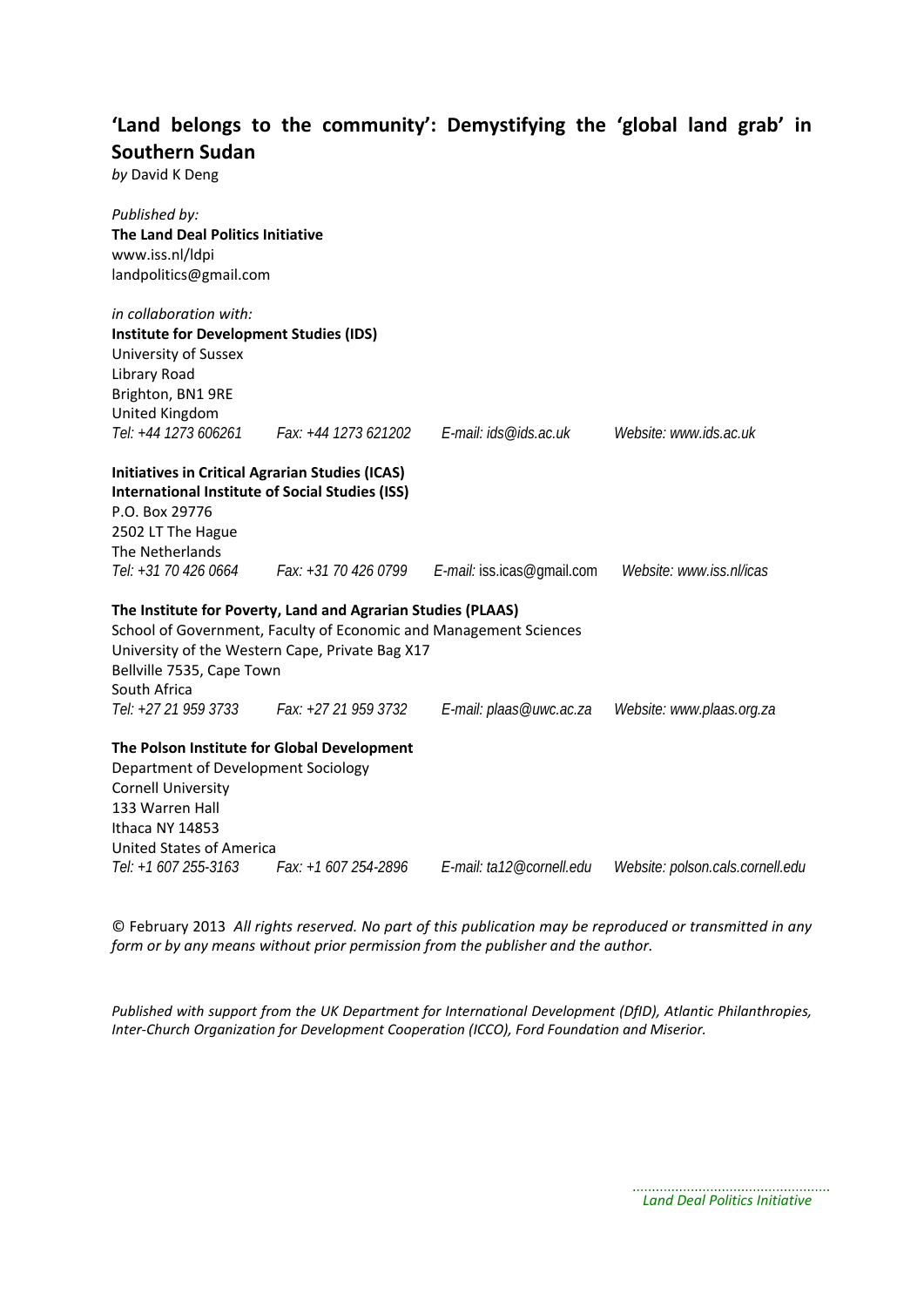'People live in poverty not because they are poor, but because they don't have land to sustain their livelihoods. We should not use this resource that we have in such abundance so as to create the same poverty for ourselves.'

Speaker Hon. Bukulu Edward Mandeson, Western Equatoria State Legislative Assembly

## Abstract

Sudan is among the global 'hotspots' for large-scale land acquisitions. Although most of this investment activity was thought to be focused in the Northern part of the country, recent research indicates that a surprising number of large-scale land acquisitions have taken place in the South as well in recent years. Now that Southern Sudanese have opted for independence in the 2011 referendum on self-determination, investment activity will likely increase further. This paper presents preliminary data concerning large-scale land acquisitions in two of the 'Green Belt' states of Southern Sudan: Central Equatoria and Western Equatoria. It explores the concept 'land belongs to the community', a statement that has been taken up by communities in their demand for greater involvement in decision-making regarding community lands. It also examines processes of company–community engagement and the extent to which rural communities are being involved in investment projects. Finally, the paper presents a number of case studies that illustrate the complex interplay between cultural sovereignty, conflict, and post-war reconstruction in Southern Sudan. It concludes with recommendations for the government moving forward.

### About the author

David Deng is a 2010-11 Arthur Helton Global Human Rights Fellow with the Center for Human Rights and Global Justice (CHRGJ) and the Public Interest Law Center (PILC) at New York University School of Law. He obtained his JD from NYU School of Law in 2010, where he was awarded the Harold Greenberg Award for outstanding achievement in the area of comparative law. He currently directs a project on community engagement in large-scale land investments in South Sudan. The projects is hosted by the South Sudan Law Society and funded by CHRGJ, PILC and the United States Institute of Peace (USIP).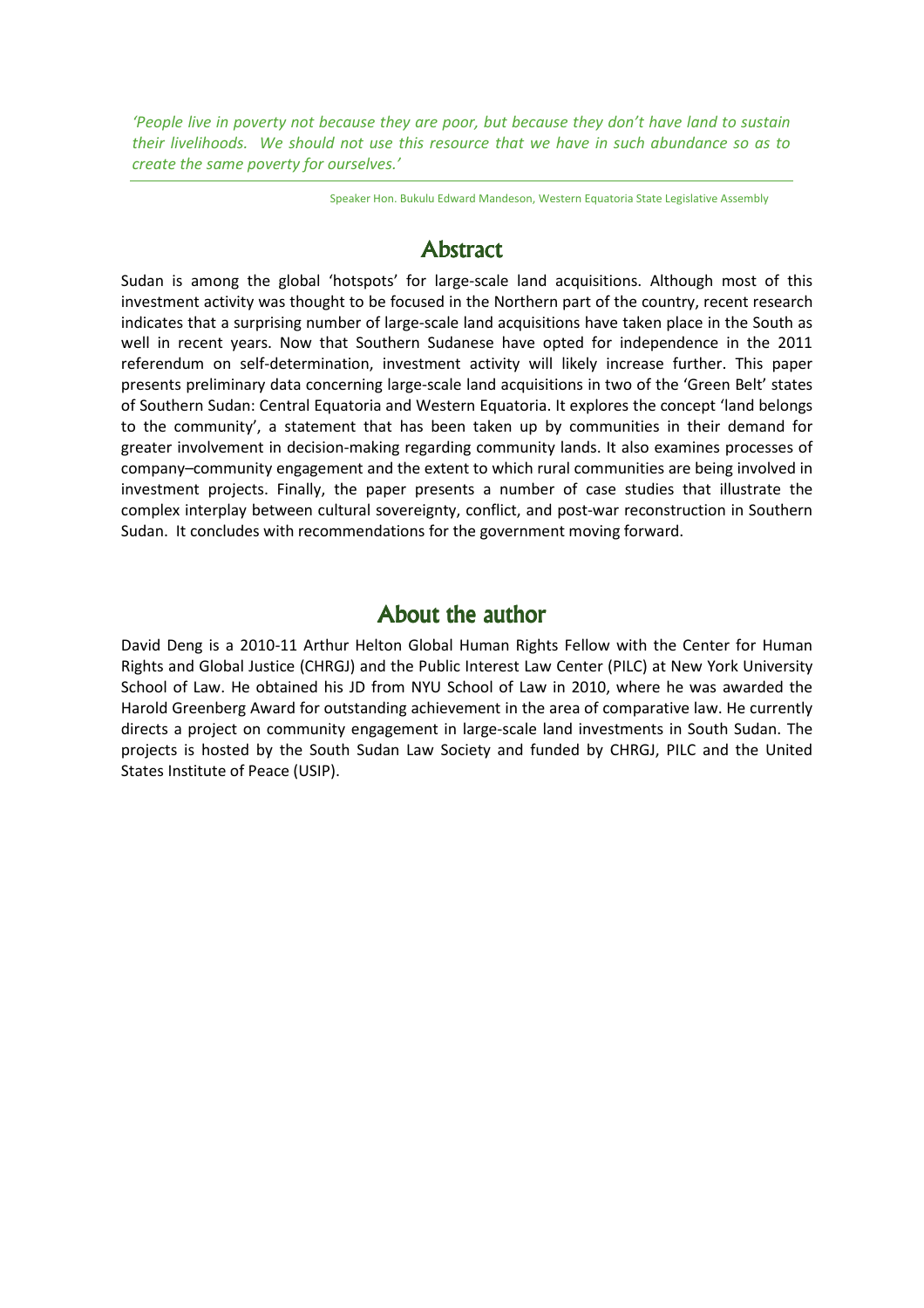## **Acronyms**

| Central Equatoria State                                            |
|--------------------------------------------------------------------|
| Center for Human Rights and Global Justice                         |
| Comprehensive Peace Agreement                                      |
| Food and Agriculture Organization                                  |
| <b>FoodFirst Information Action Network</b>                        |
| free, prior and informed consent                                   |
| <b>Government of National Unity</b>                                |
| Government of Sudan                                                |
| Government of Southern Sudan                                       |
| Interim Constitution of Southern Sudan                             |
| <b>Internal Displacement Monitoring Centre</b>                     |
| internally displaced person                                        |
| International Fund for Agricultural Development                    |
| International Institute for Environment and Development            |
| Jarch Management Group                                             |
| <b>Local Government Act</b>                                        |
| Ugandan Lord's Resistance Army                                     |
| Land Settlement Ordinance                                          |
| Land Settlement and Registration Ordinance                         |
| Ministry of Legal Affairs and Constitutional Development           |
| <b>National Congress Party</b>                                     |
| People's Liberation Movement and Army                              |
| South Sudan Defense Forces                                         |
| Southern Sudan Land Commission                                     |
| Unregistered Land Act                                              |
| United Nations Office for the Coordination of Humanitarian Affairs |
| Western Equatoria State                                            |
| World Food Program                                                 |
|                                                                    |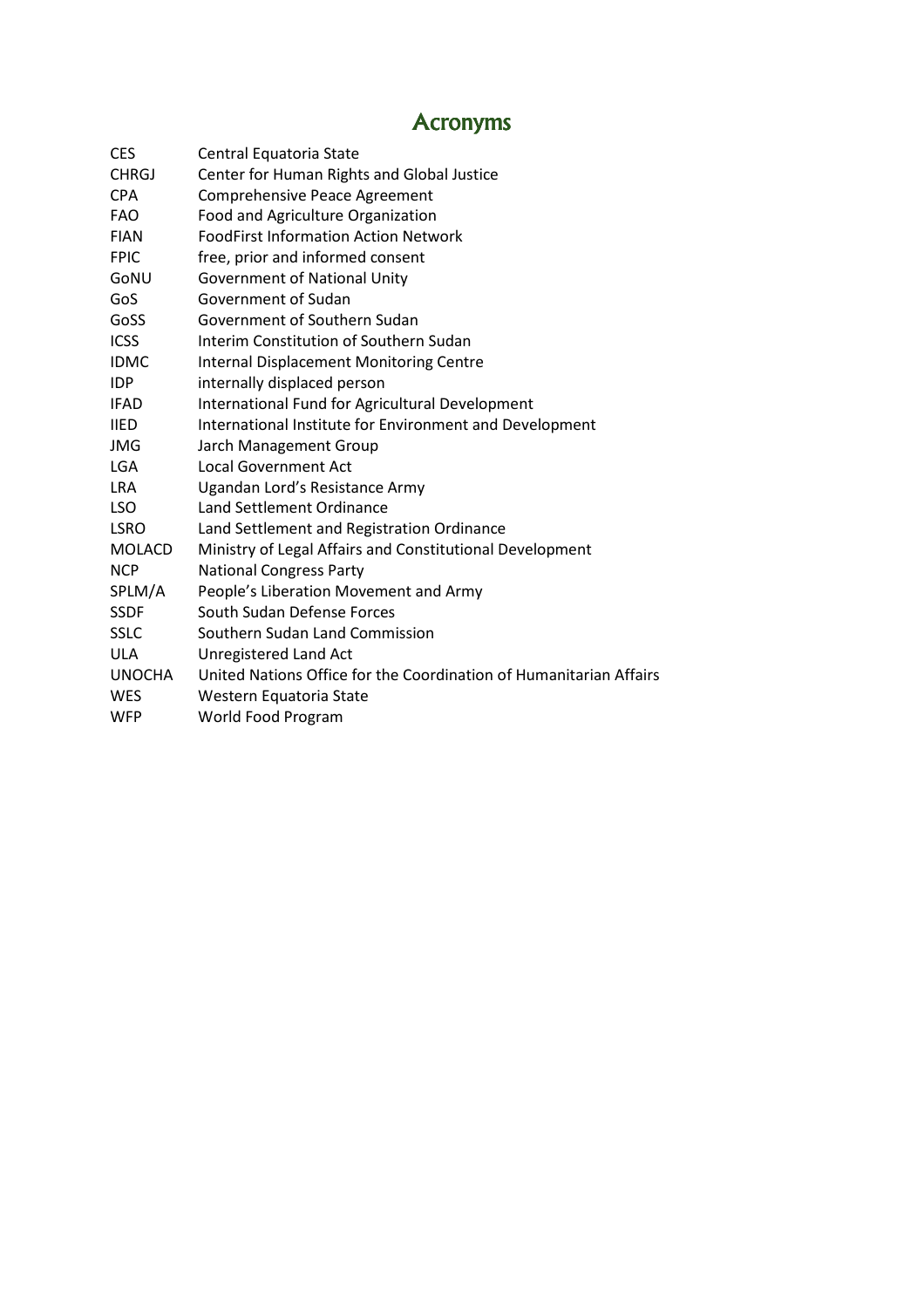## Table of Contents

| 1. Introduction                                         |    |
|---------------------------------------------------------|----|
| 2. Context<br>2.1                                       |    |
| 3. Large-scale land investment in Southern Sudan<br>3.2 |    |
| 4. Conclusion                                           | 16 |
| References                                              | 18 |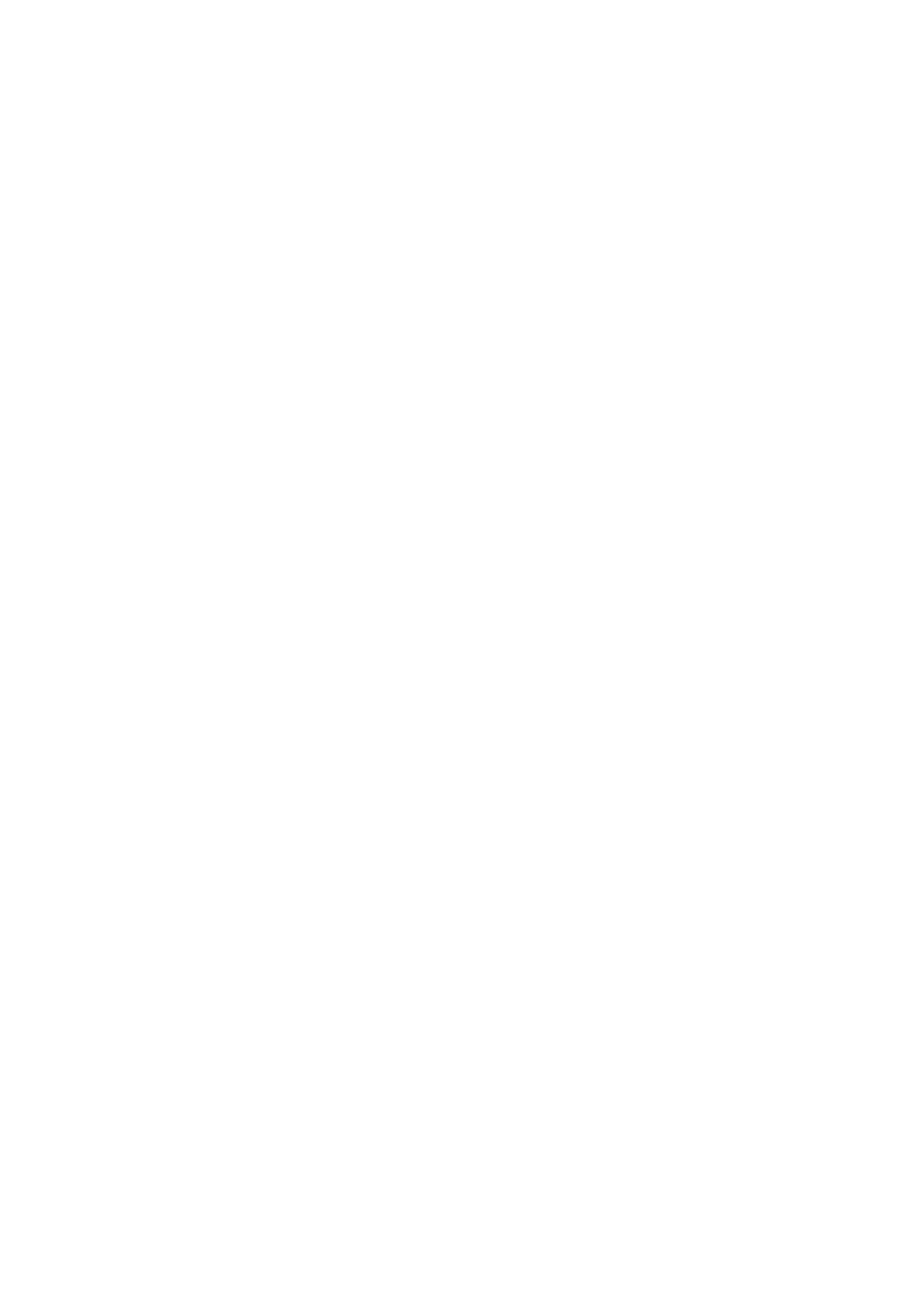### 1. Introduction

Flying over Southern Sudan, its sheer size strikes one. Miles upon miles of lush, fertile land and untouched forest pass by underneath as the Nile River and its tributaries flow north. A few thatched-roof huts, or tukuls, dot the landscape but from 5 500m, they are almost indistinguishable from the surrounding grassland. At this height, it is easy to conclude that Southern Sudan is an undiscovered Eden just waiting to be brought into productive use. A grounded view depicts a far more complex reality.

Southern Sudan is home to about 65 ethnic groups whose territories span the entire region (UNOCHA 2009), almost none of which is no-man's land. Virtually all land in the region is owned, in the sense that one or more communities retain the right to regulate its use under customary law (Rolandsen 2010: 5). Areas that appear unoccupied may in fact be designated for seasonal use by people and livestock. Many communities also practice shifting cultivation, and an area that looks like natural forest may actually be a field left fallow for a few years (sometimes up to a decade or more) until it is ready to be planted again.

Nonetheless, it is hard to shake the feeling that land in Southern Sudan is being under-used, particularly as widespread poverty and food insecurity pervade the region. According to the World Food Program (WFP) (2010), nine in ten people live on less than a dollar a day and 3.3 million people — more than a third of the population — are moderately or severely food insecure; high levels of displacement contribute to the problem. In 2009 and 2010, inter-tribal fighting, attacks by the Ugandan Lord's Resistance Army (LRA), and extensive flooding across several southern states displaced more than 600 000 people (IDMC 2010: 6). Rural infrastructure is almost nonexistent; until recently, there was only about 11km of paved road in all of Southern Sudan.

Some see increased private investment in land and forests as a way to diversify the oil-dependent economy, enhance food security and stimulate rural development. Proponents of large-scale land acquisitions assert that by amassing large areas of unused land into large-scale mechanised farms, Southern Sudan can produce enough food to feed its population and export food to international markets.

However, such claims deserve further scrutiny: when operating in a fragile post-conflict context such as Southern Sudan, transferring large areas of land to private individuals or businesses could undermine local land rights, accelerate concentrated land ownership and have unpredictable effects on conflict dynamics. Dispossessing communities of their homelands can increase competition between neighbouring communities over remaining natural resources, and with the proliferation of small arms in Southern Sudan, such competition is often violent. Yet, timidly accepting the status quo is not tenable: increasing food production and stimulating rural economies is becoming increasingly urgent and treating customary claims as sacrosanct runs the risk of continued suffering for local populations. The government's task is not to insulate customary lands from the outside world, but rather to attract investment that:

- **O** builds constructive relationships between companies and host communities; and
- **O** prioritises the local population's development needs.

In this context (further explored in Section 2.1), we examine community participation in large-scale land investments, exploring the various loci of decision-making in Southern Sudanese land investments and the extent to which rural communities are involved in the process. The legal framework (discussed in Section 2.2) is full of the ambiguities of post-conflict settings, but provides textual support for community land ownership — particularly in the 2009 Land Act. In demanding a more central role in decision-making about communal land, communities have taken up the principle that the 'land belongs to the community' (as analysed in Section 2.3). Preliminary data on several large-scale land acquisitions in two 'Green Belt' states — Central Equatoria and Western Equatoria — are highlighted in Section 3. The paper concludes with a number of practical considerations for the country to take into account moving forward.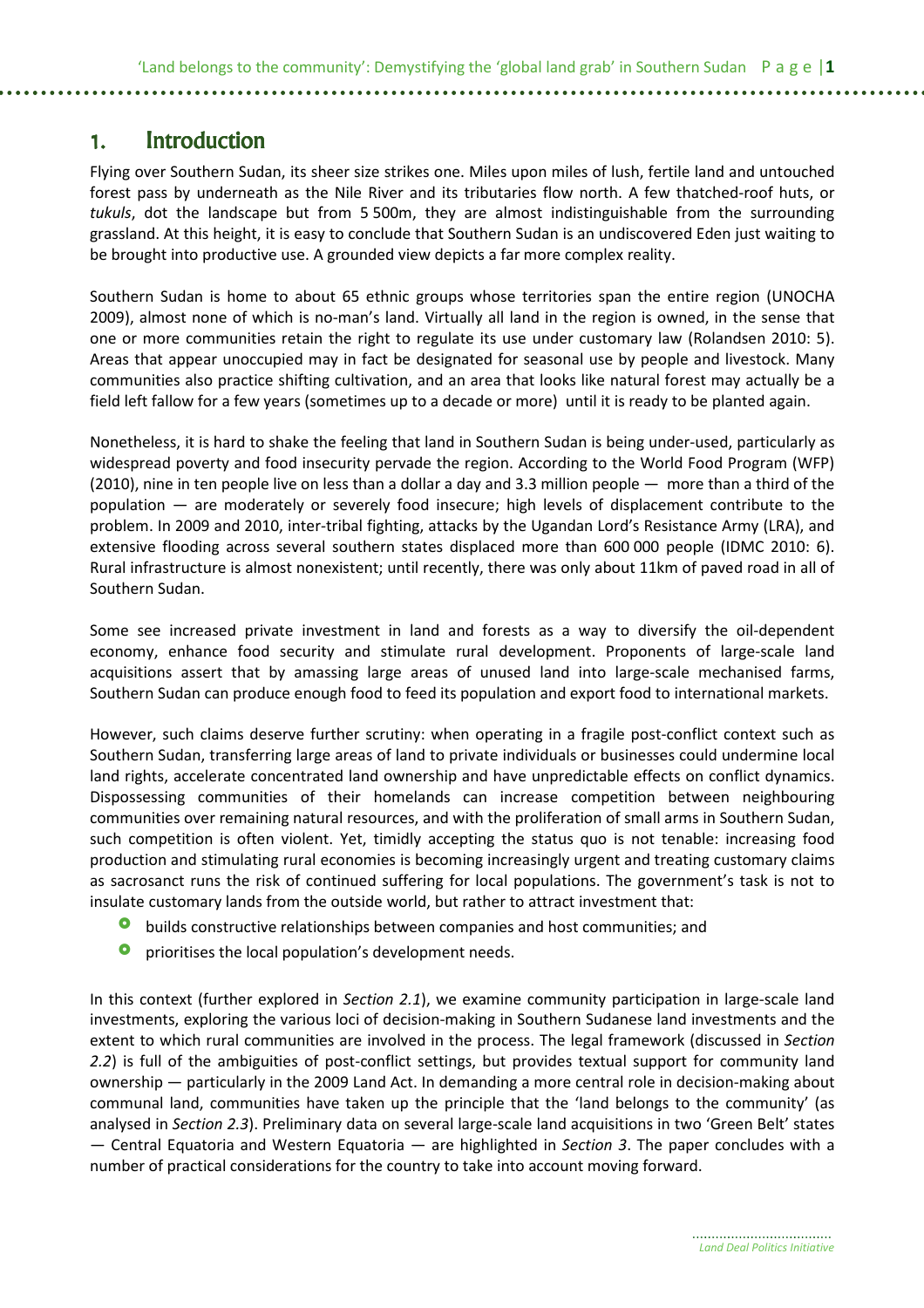### 2. Context

African farmland has come under increasing pressure from commercial land-based investments in recent years. The Food and Agriculture Organization (FAO) estimates that from 2007 to 2010, foreign interests acquired 20 million hectares of African land (Graham et al 2010: 5). Some analysts see opportunities in the trend, arguing that provided African states enact certain regulatory reforms, they can harness the surge in foreign investment to provide jobs and develop rural communities (Deininger et al 2011). Critics (e.g. Borras&Franco 2010: 515), however, have dubbed it the 'global land grab', asserting that:

- The scale of land acquisitions could deny millions of land users' access to vital natural resources, undermine food security and exacerbate tenure insecurity.
- **O** Efforts to create a voluntary code of conduct 'whitewash' the problem and divert attention from alternative development pathways that may benefit rural populations more, e.g. improving smallholder farmers' productive capacity.
- **O** The global industrial food and energy complex deprives rural populations of land to provide cheap food and energy for the developed world.

### **2.1 The politics of Sudan**

Sudan is a global 'hotspots' for large-scale land acquisitions (Cotula et al 2009: 17). According to a recent World Bank (2010: 44) study, from 2004 to 2009, Sudan transferred nearly 4 million hectares to private investors — more than any other country surveyed<sup>1</sup>. With the current unpredictable transitional period in Southern Sudan, investment activity was thought to be concentrated in the North, but a recent study (Deng 2011) shows several large-scale land investments in Southern Sudan in recent years. From January 2007 to December 2010, foreign interests sought or acquired about 4.92 million hectares for agriculture, biofuel, carbon credit, forestry and ecotourism/ conservation projects — 7.6% of Southern Sudan's total land area. In theory, investment influx could provide sorely needed development for the new nation, but the nascent state of government, a society still reeling from years of conflict, and the legal ambiguity of the current transition, create real danger that such investment could undermine livelihoods.

#### *Sudan and the Comprehensive Peace Agreement*

Sudan is the largest country in Africa, covering 2.5 million  $km^2$ ; Southern Sudan covers 640 000 km<sup>2</sup>. Besides hosting the world's longest river, the Nile, Sudan is home to the world's largest farm in Gezira irrigated cotton scheme and 'the world's largest sugar-producing complex', the Kenana project (Ahmed 2004: 138), but these projects in Northern Sudan little benefit the southern Sudanese — like other Northern investment projects<sup>2</sup>.

Sudan spent most of its post-colonial history embroiled in civil war after the British handed power to a small Arab-Islamic elite at independence, perpetuating a pattern of state resources benefiting a privileged few in Khartoum at the expense of periphery populations (Cockett 2010). The second North–South civil war lasted from 1983 to 2005 - the longest running civil conflict of its time, with the southern-led Sudan People's Liberation Movement and Army (SPLM/A) pitted against the northern National Congress Party (NCP)-controlled government in Khartoum. The south's sense of discrimination and marginalisation fuelled the rebellion. By the time peace was agreed in the Comprehensive Peace Agreement (CPA) in 2005, about 2.5 million people had died and 4 million people were displaced, some still in Sudan as internally displaced persons (IDPs) and others having taken refuge in other countries.

<sup>1</sup> 12.5 million hectares were already under private or government commercial lease before 2005 (Wily 2010a: 21).

<sup>2</sup> Government initially designed mechanised farming schemes in the 1970s to include 40–60% of local persons as beneficiaries, but according to Wily (2010a: 5), this practice quickly fell away, and 'local communities found that thousands of hectares of their traditionally owned lands were taken by the Khartoum Administration and leased out to … northern businessmen, officials, politicians and foreign companies from the north, and from Egypt, Palestine and other foreign countries...'.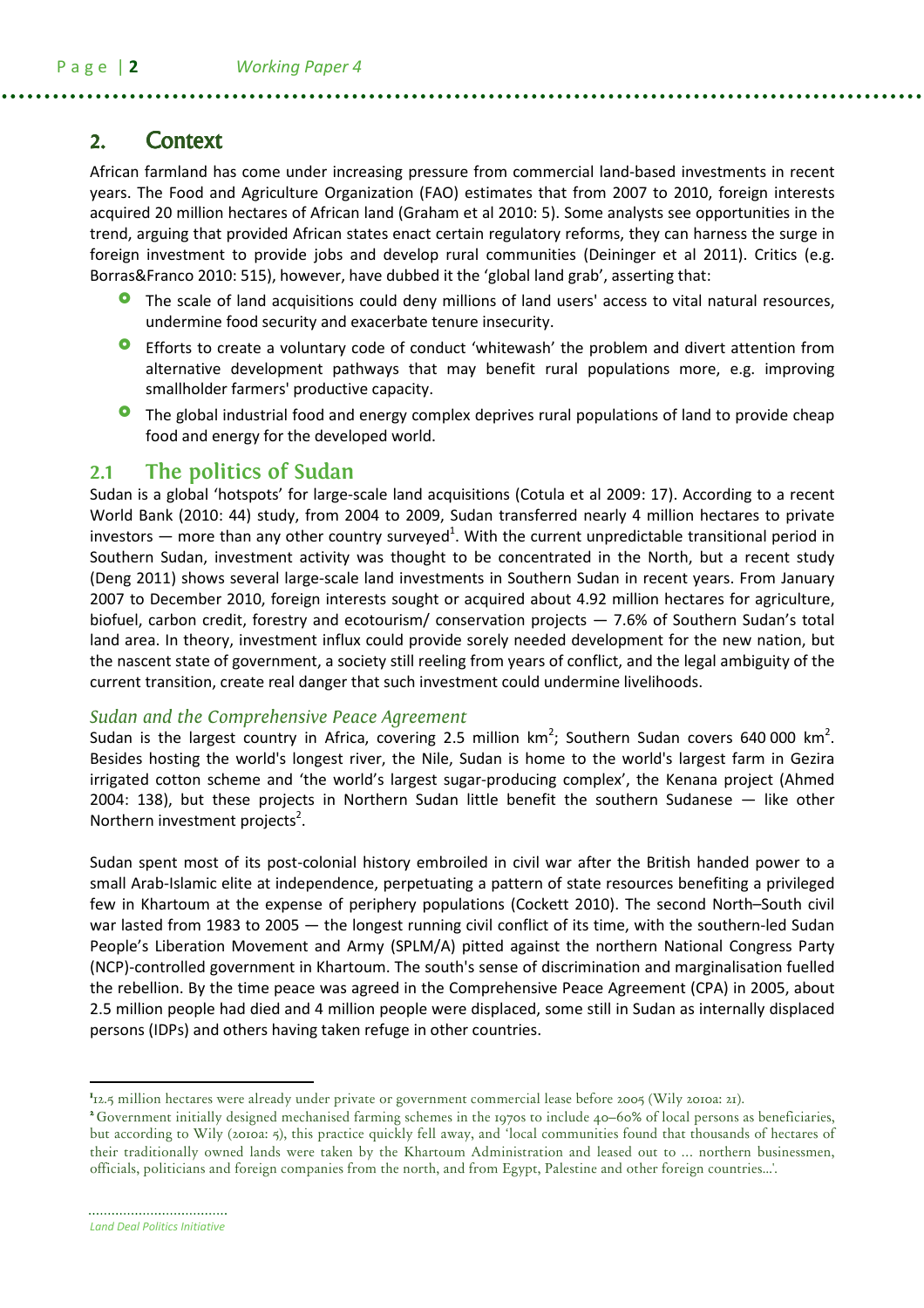The CPA was based on a 'one country, two systems' model — giving the south self-determination and regional autonomy in the Government of Southern Sudan (GoSS). The GoSS president serves as vicepresident of the Republic of Sudan. SPLM/A, the main GoSS party, has representation in the newly created Government of National Unity (GoNU), controlled by the NCP in Khartoum. National elections held in April 2010 were to create an opportunity for democratic transformation, but did not significantly alter the power balance. From 9–16 January 2011, Southern Sudan held a referendum to decide whether it would remain united with the north or secede and become an independent nation. Despite numerous delays in preparing for the vote and vitriolic rhetoric from officials on both sides, the referendum proceeded quite smoothly. As expected, the vote overwhelmingly favoured secession, but the situation remains very tense.

A separate referendum scheduled for the disputed oil-rich border region, Abyei, has been postponed indefinitely. As southern voters took to the polls, clashes broke out between northern- and southernaffiliated groups in Abyei, resulting in dozens of casualties. Violence along the border could still lead to a larger conflict; rebellion by high-level southern military leaders further complicate the situation. Meanwhile, a host of post-referendum issues remain unresolved — border demarcation, citizenship, sharing oil revenue, allocation of national debt — adding pressure to an already tense relationship.

#### *The private sector's response*

The unpredictable situation has a 'chilling effect' on private sector investment: if war were to resume, any immoveable assets in the region, including land, would be extremely vulnerable. Investors who acquired land are mostly waiting to see the outcome of the referendum before devoting more resources to property development, so even when agreements exist, evidence of investment activity is not visible on the ground. However, the nascent state and the ambiguity of prevailing law also seem to encourage speculative investments. In some cases, powerbrokers have begun to acquire vast tracts of land to secure access to natural resources and be in position for any rising demand that would presumably accompany a stable, independent South Sudan. Such acquisitions usually include vague promises to invest money in property development, but they mainly seem to claim land and wait to see if land values rise.

For example, a US investment firm — Jarch Management Group — ostensibly acquired land to implement a joint agricultural venture, but a Small Arms Survey (McEvoy&LeBrun 2010: 36) speculates that the firm is really interested in exploiting the area's oil resources. This somewhat atypical investment involves a transaction between two private companies with no official government involvement. The Financial Times (Blas&Wallis 2009) and Rolling Stone Magazine (Funk 2010) and other media outlets, reported that Jarch leased about 400,000 hectares in Unity State by buying a majority share in a company owned by Gabriel Matip, son of SPLA deputy commander-in-chief Paulino Matip; more land is reportedly in negotiation.

Jarch's interest in Unity State predates the CPA: in 2004, it signed contracts with the South Sudan Defense Forces (SSDF), a Khartoum-allied militia led by Paulino Matip, to explore for oil in Unity State. At the time, the SSDF provided oilfields security in the area on behalf of the NCP. The peace deal changed the situation dramatically as Paulino Matip and the southern government signed the 2006 Juba Declaration, disbanding the SSDF and providing for its integration it into the SPLM/A; Paulino Matip was simultaneously promoted to deputy commander-in-chief. In May 2008, Jarch issued a press release indicating that they still expected to exploit natural resources in Unity State, despite the national government refusing to recognise the firm's contract with SSDF. The press release proclaimed that Jarch expected 'to lift the light, sweet crude from areas in [Unity] state once South Sudan secedes from Khartoum'. The firm also planned to mine minerals — including uranium deposits, in the area (JMG 2008). Just six months later, Jarch made the agreement with Gabriel Matip for the joint agricultural venture.

Despite media attention devoted to this investment, the lease between Heilberg and Matip seems to be nothing more than agreement between two companies, neither of which seems to be the legal landowner. The new GoSS policy is that 'land belongs to the community,' and an individual company should not be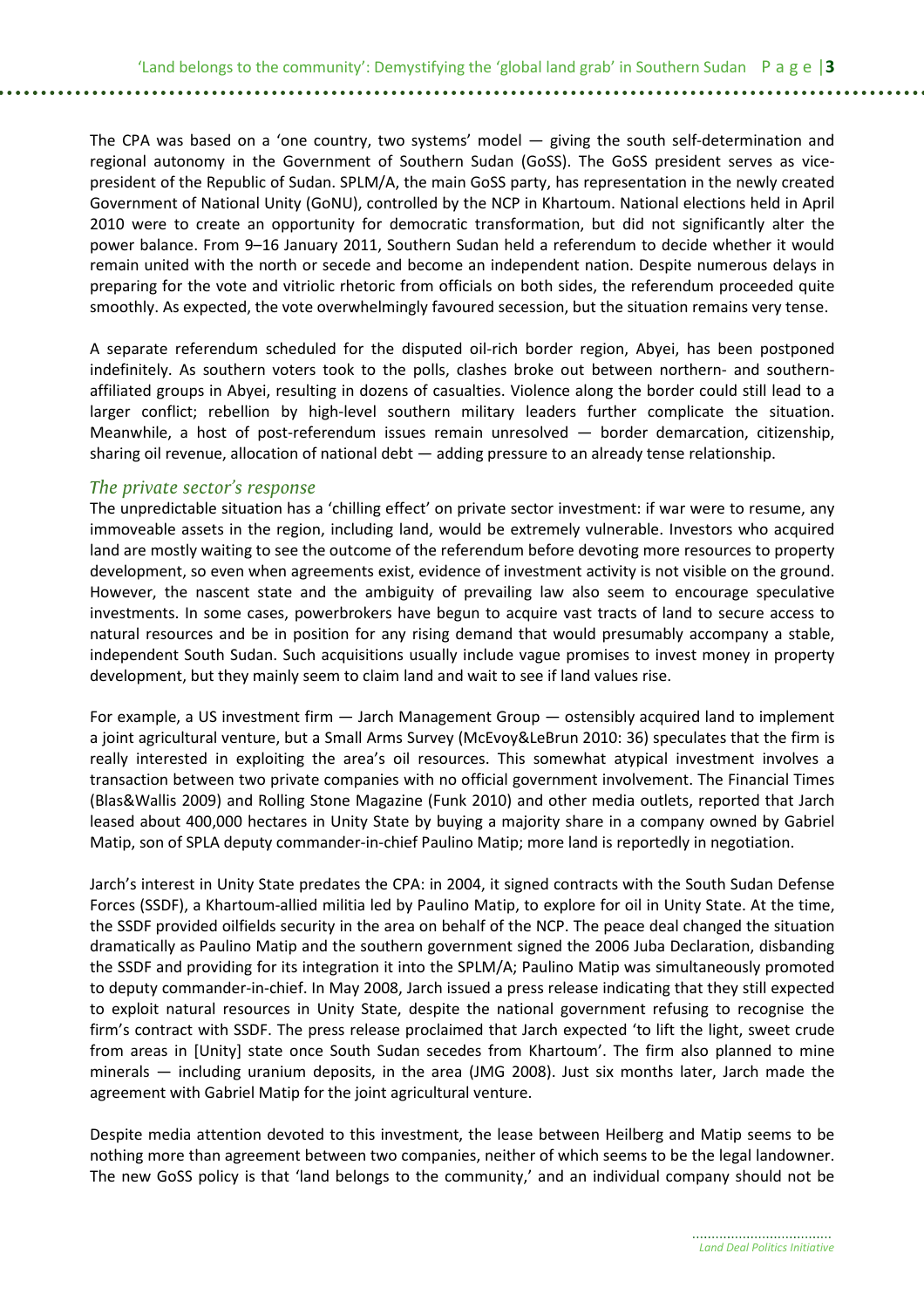able to unilaterally claim ownership over such a large area of community land. Chairperson of the Southern Sudan Land Commission Robert Lado emphasised this point in an interview with Reuters (Wheeler 2009):

Our land is communal in Southern Sudan. An individual can only sell it when there is consensus among members of that community … Even if he is leasing this land on behalf of his family, there are other members of the family. Even if on behalf of his clan, there are other members of the clan.

The Mayom County Commissioner where the land acquisition supposedly took place has never heard of Jarch Management, yet prevailing practice regarding land allotments requires that proposed investment be surveyed and registered with state authorities prior to transfer, which could not proceed without the county commissioner knowing, nor is there any sign of investment activity on the ground. Jarch Management CEO Phil Heilberg's statements indicate that he is relying more on the influence of military<sup>3</sup> business partners than on the legality of the acquisition process to guarantee his investment. However, until Jarch secures official government backing, it is difficult to see how the investment could proceed. The Unity State governor expressed scepticism about the validity of the deal but also said the government would be open to Jarch investing in Unity if the company followed proper procedures. The difficulty of discerning fact from fiction in this investment reflects the lack of transparency associated with large-scale land acquisitions in Southern Sudan more generally.

#### *The GoSS's approach to large-scale land acquisitions*

Before war broke out in 1983, Sudan had a reputation internationally as a model of Afro-Arab unity. Supported by loans from the World Bank, the government embarked on ambitious large-scale irrigation projects and encouraged private investment in mechanised agriculture. With its large tracts of fertile land, Sudan was promoted as a potential 'breadbasket' of the Arab world (Kaikati 1980). Despite massive investments, extreme food shortages and famines still plagued the country in the 1970s, 80s and 90s (Ahmed 2004:139). From the mid-90s until the early 2000s the war in the south intensified and agricultural production stagnated, while from 1999 the Sudanese economy became increasingly dependent on oil exports to the detriment of other sectors. According to the World Bank (2009: 10), between 2000 and 2008 the agricultural sector only grew annually by 3.6%, a fraction of the 1990s 10.8% growth rate. Despite the lacklustre performance of past agricultural policies, the 'breadbasket' rhetoric of the 1970s and 80s has resurfaced. In an October 2010 address, President of Southern Sudan Salva Kiir (2010) declared his government's ambitious plans to increase agricultural production:

#### I urge investors worldwide to come and invest in Southern Sudan. In terms of agriculture, it will be the breadbasket of the region and the world.

Policy statements from GoSS Ministry of Agriculture and Forestry suggest it also sees large-scale land acquisitions as a prominent driver of private investment in Southern Sudan. The Food and Agriculture Policy Framework (GoSS 2006) advises 'the Government should quickly start ... allotting large plots of uninhabited farmland to private investors for commercial agriculture'. Policy analyst Paul De Wit (2008: 13) who studied the link between land and conflict in Southern Sudan, warns that the acquisition of large land areas by private investors may serve to marginalise customary rights:

[T]he new Ministry of Agriculture and Forestry turned into a de facto player, albeit in the more traditional role of promoting activities such as the allocation of big areas for private investment without too much consultation. This complicates rather than resolves deep-rooted problems. A strongly renewed emphasis on the promotion of private, including foreign investment in the agricultural sector represents a clear shift from a community rights-based to a private sector

**<sup>3</sup>** According to Sudan Tribune (2010), Jarch's advisory board includes Paulino Matip and former Khartoum-backed militia leader Gabriel Tanginye. Heilberg also said Jarch has 'close ties' with Peter Gadet, who at various times fought for and against the SPLM/A.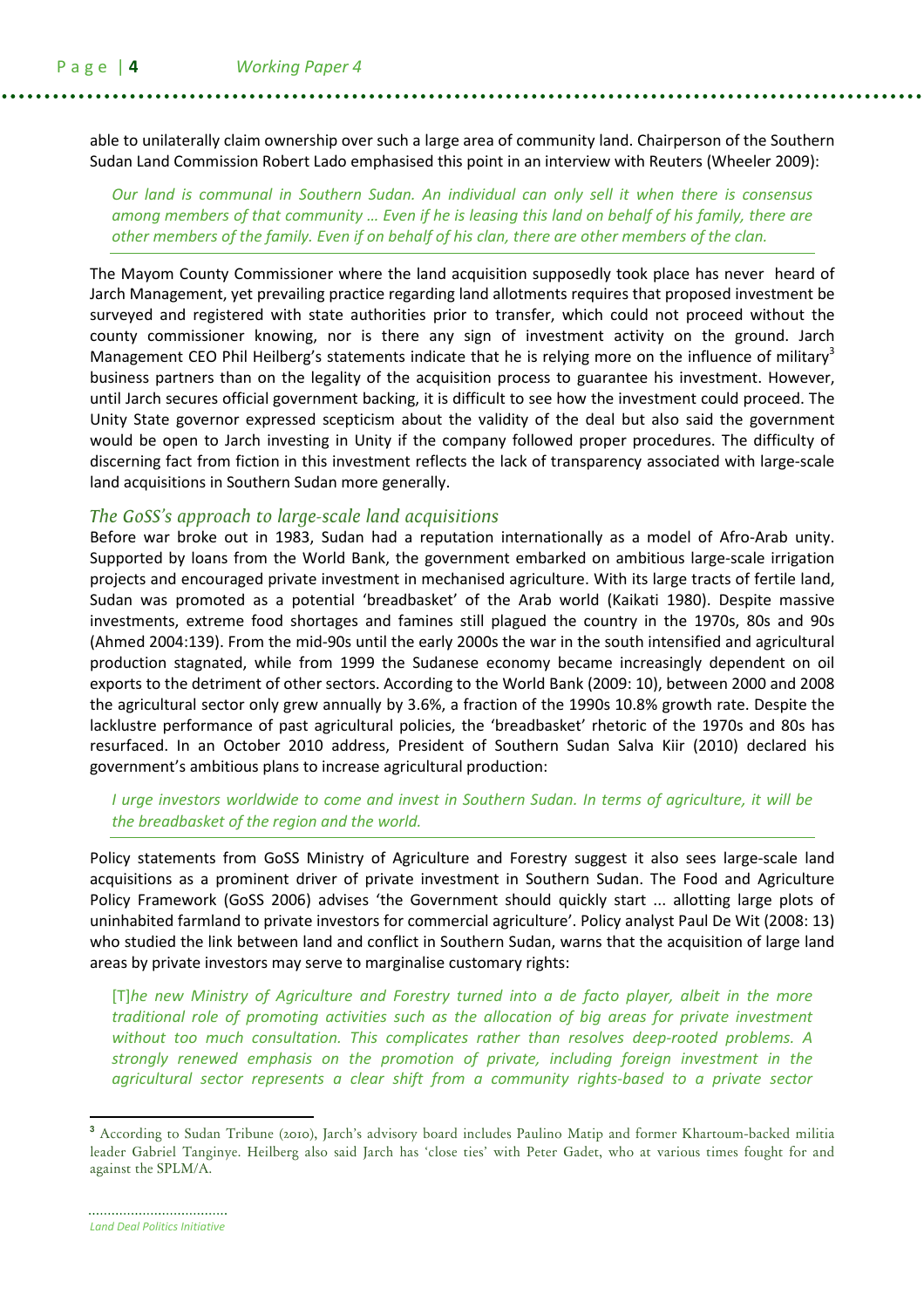#### investment-based approach, with the role of local communities and their legitimate rights over land once again becoming secondary.

Government support for large-scale land acquisitions is apparently premised on the idea that large areas of unused land exist in Southern Sudan, and that bringing these areas into productive use can help meet the challenge of feeding the population. From this perspective, one could argue that large-scale land acquisitions are viable in Southern Sudan, given the region's size and low population density. However, while plantation farming may lower costs, it can have undesirable social and environmental consequences, often bourn disproportionately by host communities (Deininger et al 2011), and local employment opportunities generated often do not compensate for land-based livelihood loss resulting from dispossession (Vermeulen&Cotula 2010: 87). Large-scale land investments are also susceptible to elite capture and risk centralising development benefits in a similar way to the Gezira scheme and Kenana project in Khartoum. Critics already accuse the GoSS of devoting too many resources to ministries in Juba while neglecting local administrations in the ten states, leading at least one author to question whether Juba will turn into a 'one-city state' like Khartoum in the North (Cockett 2010). Concentrating land in the private sector is likely to exacerbate uneven and inequitable development patterns in the region.

#### *Alternatives to the large-scale land acquisition model*

At international level, human rights advocates, farmers' movements and agrarian reform activists promote alternative approaches to large-scale commercial farming operations. United Nations Special Rapporteur on the Right to Food Olivier De Schutter (2009:8) counsels governments and investors to first consider models that take advantage of existing smallholder farmer networks before transferring large portions of land to investors for commercial farming:

[I]nvestors should be encouraged to establish and promote farming systems that are labour-intensive rather than focused on achieving the highest productivity per hectare. This requirement will ensure that investment agreements contribute to the fullest extent possible to reinforcing local livelihood options and in particular provide access to a living wage for the local population involved.

The International Institute of the Environment and Development (Vermeulen&Cotula 2010) also promotes inclusive business models that seek to build collaborative partnerships between smallholders and the private sector. It advises that various forms of contract farming, joint ventures and models maximising upand downstream business links may be preferable to more centralised large-scale land acquisitions.

Despite the advantages of alternative business models, investment projects seeking to work with smallholder farmers would face several challenges in Southern Sudan, as farming cooperatives are virtually non-existent. Investors may be wary to invest in the underdeveloped and poorly organised organisations that do exist, particularly if they have to carry the initial risk of providing agricultural inputs before realising a return at harvest time. The legacy of food aid in Southern Sudan has also created a sense of entitlement among some local producers. By virtue of their dealings with the United Nations and various International NGOs, local people sometimes see outside assistance as a right, not a business relationship where both sides are obliged to meet their promises. Rural labour productivity also often quite low, as young people prefer to pursue education and employment opportunities in towns rather than commit to the 'drudgery' associated with farm work. War has left a traumatised population in Southern Sudan and individuals willing to work on farms may be less productive than their counterparts elsewhere. Such obstacles, while surmountable, increase investor risk and may cause them to gravitate towards more centralised large-scale land acquisitions.

Southern Sudan is too large and diverse a region to propose a one-size-fits all solution to agricultural development. The region's size and low population density may allow for some large-scale mechanised production, but by placing too much emphasis on commercial farming the GoSS may miss agricultural development opportunities that will produce more benefits for locals.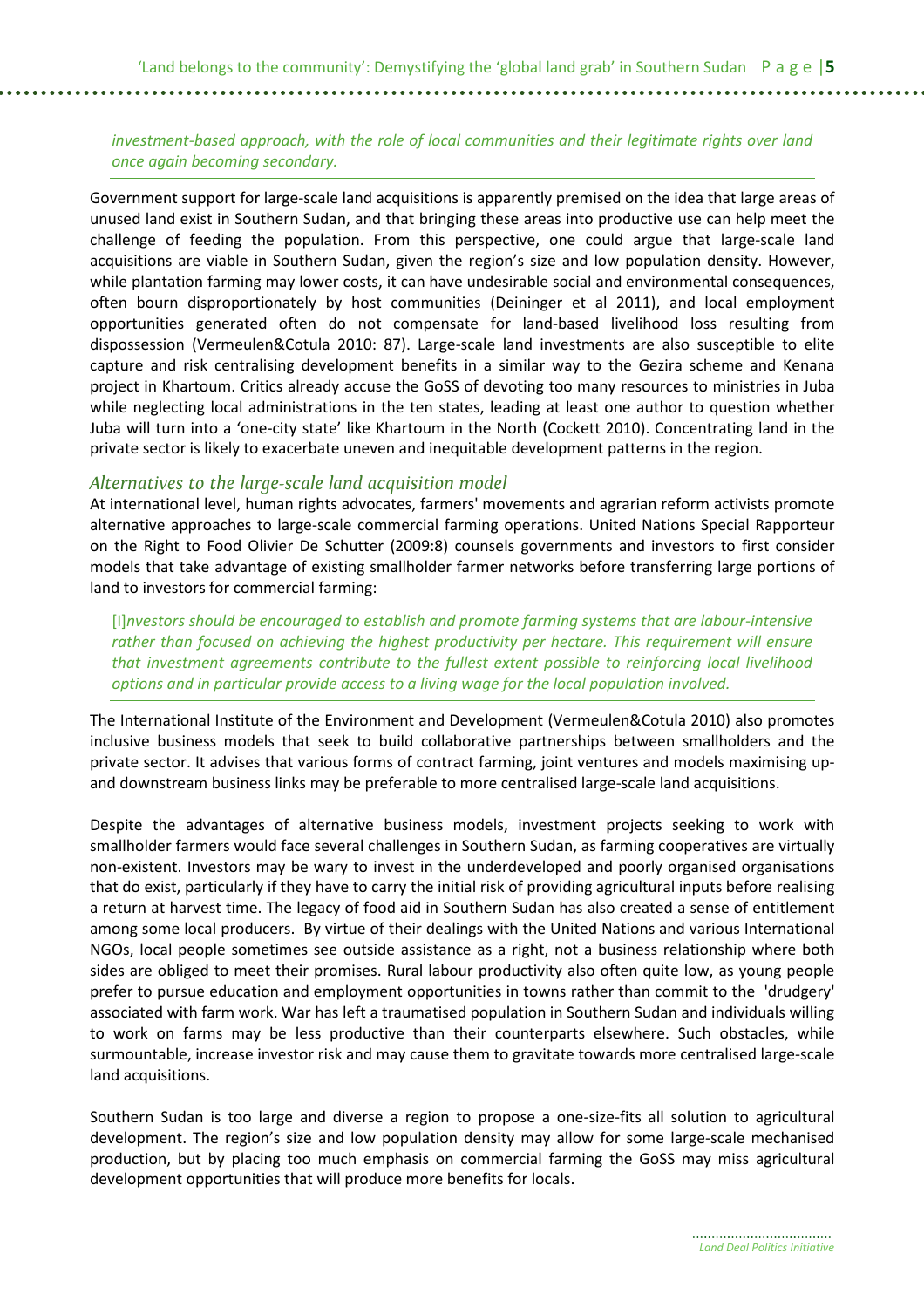### **2.2 The ambiguous post-CPA legal framework**

Post-independence, national land legislation based on the colonial model strongly favoured state land ownership. Anglo-Egyptian colonial administrators created laws based on a rebuttable presumption that government owned unregistered land. The 1905 Land Settlement Ordinance (LSO) and 1925 Land Settlement and Registration Ordinance (LSRO) stipulated that 'waste, forest, and unoccupied land shall be deemed to be the property of the government, until the contrary is proved' (LSO: 7(ii); LSRO: 16(c)).

In 1970, the Nimeiri regime took state ownership a step further with the Unregistered Land Act (ULA), declaring all unregistered land of any kind, occupied or unoccupied, to be state property, deemed to be registered in the name of the state (ULA: 4(1)). Since virtually no community land was registered in Kartoum's central lands registry, the ULA effectively eliminated any legal claims communities may have had to community lands (Kon Bior et al n.d.). As the FoodFirst Information Action Network (FIAN) (2000: 12) described it, 'In a single legislative act, the Sudan Government took legal hold of all smallholders' land throughout Sudan.' Although the ULA was formally repealed, subsequent legislation reaffirmed state ownership of unregistered land<sup>4</sup>.

Such laws enabled the state to dispossess rural communities of their homelands at will. In Nuba Mountains, Southern Kordofan state along the north–south border, displacement was particularly with community land seized to establish large-scale mechanised farms (De Wit 2004: 4). According to Wily (2010a: 5) by 1990 in Southern Kordofan and Southern Blue Nile the state had allocated 10 million hectares to local elites and investors and 5.5 million hectares to non-local investors for mechanised farming, resulting in forced evictions, displacement, loss of livelihoods, and outmigration to Khartoum and Southern Sudan. Destabilisation contributed to conflict in the south, as the SPLM/A found new allies among the Nuba of Southern Kordofan and Ingessana of Southern Blue Nile, as African Rights (1995: 48) chronicled: Nuba farmers resisted the merchant farmers and their tractors. Many burned the barrels of diesel, others threatened the labourers. Ultimately, many turned to the SPLM/A.

For its part, the SPLM/A rejected northern laws in areas under its control and handled all matters according to customary law (Kuol 1997). When the GoSS was established in 2005, there was initially some question about the status of northern laws. An opinion letter circulated by the Ministry of Legal Affairs and Constitutional Development (MOLACD) (2006b) indicated that the GoSS would recognise all non-shari'a national laws in Southern Sudan. According to the letter:

The application of the National Laws in the former Government of Sudan held areas and the application of New Sudan laws in the former SPLM/A held areas created a massive confusion, uncertainty, and lack of confidence in the law enforcement agencies and the administrator of justice in Southern Sudan.

The circular intended to address confusion and uncertainty, and build confidence in Southern Sudanese law enforcement agencies, but instead caused a stir, as it seemed to imply that national laws like the ULA would be given effect in the liberated south. A month later MOLACD (2006a) clarified its position in a second opinion letter, stating that 'pending the enactment of a Southern Sudan land law' non-shari'a based national laws 'with the exception of land laws such as the Unregistered Land Act, 1970' would be given force in Southern Sudan. Although it was still unclear exactly which national laws would be given effect, the August opinion letter did render Southern Sudan's interim land laws more consistent with the CPA and Interim Constitution of Southern Sudan (ICSS), but did not completely resolve legal ambiguities. While the GoSS rejected national laws that put all land in state hands, southern land administration institutions still used processes based, to varying degrees, on pre-CPA northern law.

**<sup>4</sup>** The 1984 Civil Transactions Act, which repealed the ULA, reaffirmed government ownership of unregistered land (Bruce 1998).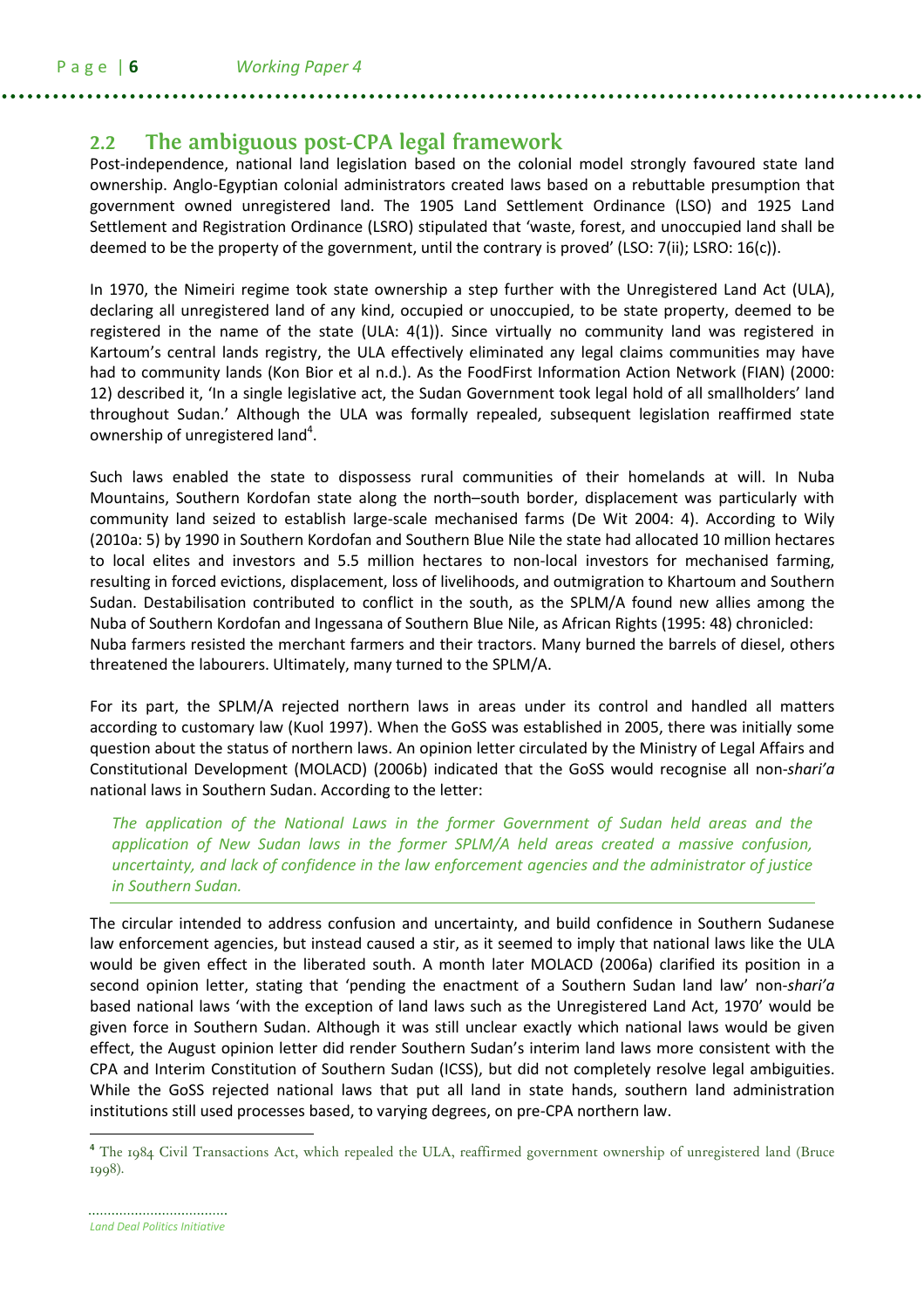While this question is still unresolved, people are returning south, the region is developing and investors are flocking to access new opportunities. But ambiguity on fundamental issues (like land ownership and jurisdictional boundaries) between the GoSS and the state create complications for southern land administration systems. Minister of Legal Affairs John Luk noted the implications for potential investors:

We are being swarmed by a lot of people who want to invest. And they are curious about what they read in the [Comprehensive Peace] agreement, which says that land belongs to the communities. Now, as a government of South Sudan, how do we respond?

#### Source: Deng 2010: 202

Seeking to address legal uncertainty and provide a legal foundation for ideas espoused in the CPA and ICSS, the Southern Sudan Legislative Assembly passed three key pieces of legislation in 2009: the Land Act, the Local Government Act (LGA), and the Investment Promotion Act. The Land Act (2009: ch II, 8(6)) reinforces government recognition of customary land tenure: 'Customary land rights including those held in common shall have equal force and effect in law with freehold or leasehold rights.' Community land can be allocated to investors as long as investment activity 'reflect[s] an important interest for the community' and 'contribute[s] economically and socially to the development of the local community' (ch. IX, 63(1)–(2)). It also requires that state authorities approve land acquisitions above 250 feddans (105 hectares) and create a regulated ceiling on land allocations.

Both the Land Act (ch. IX, 63(3)) and the LGA (2009: ch. IX, § 89) require government to consult local communities and consider their views in decisions about community land. The Land Act (2009: ch X 67) gives pastoralists special protection: '[N]o person shall without permission … carry out any activity on the communal grazing land which may prevent or restrict the residents of the traditional communities concerned from exercising their grazing rights'. Project proponents must also conduct environmental and social impact assessments (ESIAs) before undertaking any activity that might affect people or the environment (ch. XI, 70(3)). When an investment is complete, leased land 'shall revert back to the community' (ch. VI, 27(7)).

Though the Land Act (ch. IV, 14), allows long-term leases up to 99 years, the Investment Promotion Act explicitly limits foreign investments in agriculture and forestry to renewable terms of 30 and 60 years, respectively (Second Schedule (3)). As leases constitute investment property and can therefore be considered investments in their own right, any agricultural lease longer than 30 years and any forestry lease longer than 60 years would be inconsistent with the provisions of the Investment Promotion Act. Due to the poor uptake of these laws, however, many government institutions are unaware of the restriction and 99-year leases for foreign investments in agriculture and forestry are fairly common.

Although, in theory, these statutes protect rural communities from unilaterally imposed land acquisitions, they have poor exposure even in institutions of government. Efforts to put provisions into practice are likely to encounter several obstacles:

- Land registries dating back to colonial times exist in a few Southern Sudanese towns, but they are hopelessly backlogged and unable to cope with the increased demand for land.
- Government officials tightly control access to information in the registries, which sometimes does not correspond with existing property arrangements.
- **O** Even if state governments are able to expedite the survey and demarcate landholdings for transfer to foreign and domestic investors, drawing boundaries on such large areas is likely to create border disputes with neighbouring communities.
- **O** In some cases, investors are acquiring land before it has even been registered as community land. Many long-term investments are already in danger of becoming full alienations of the land, and the lack of registration prior to transfer further endangers communities' reversionary interests.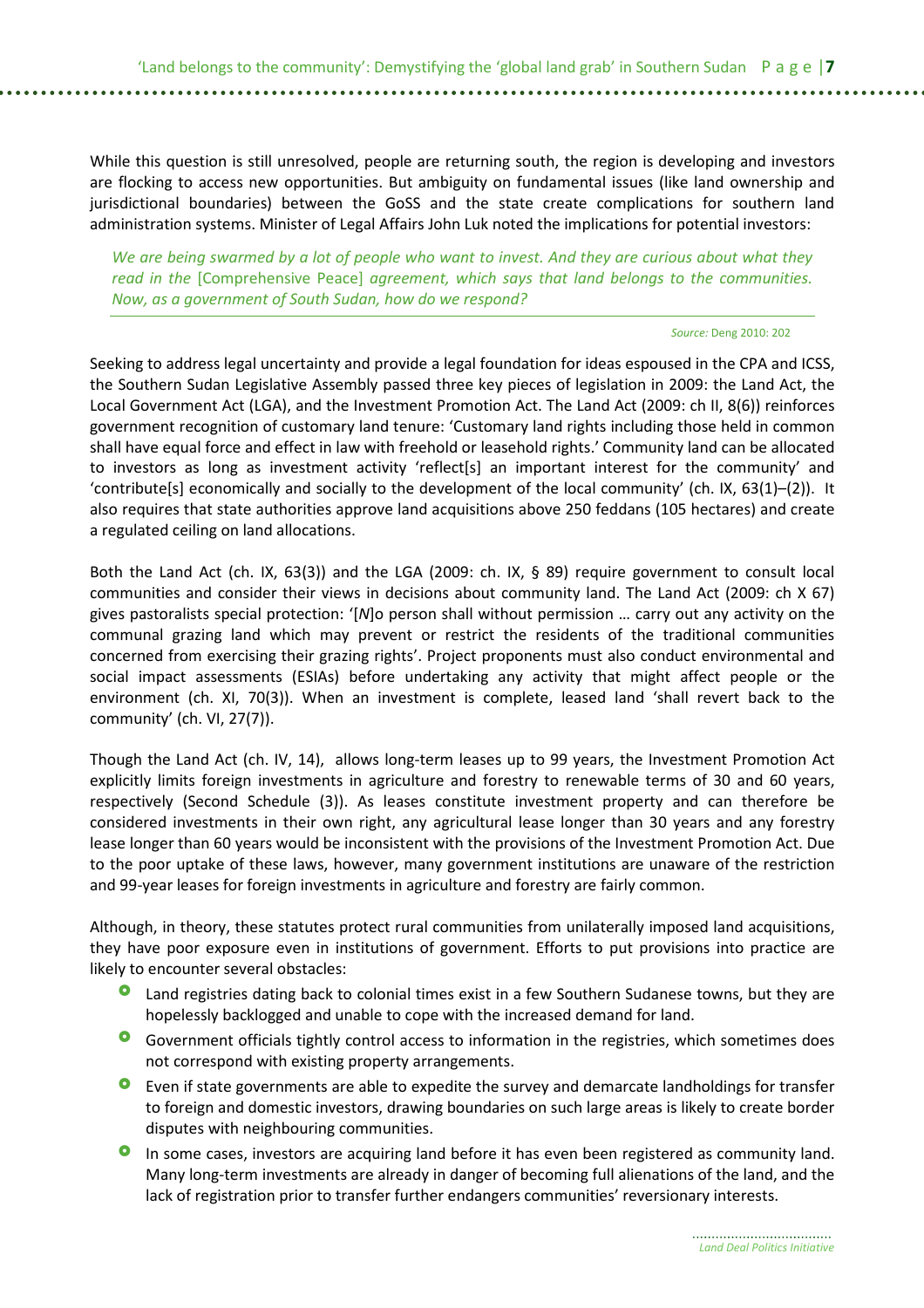Government methods for deciding the boundaries of community land are still undefined. If one accepts that no-man's land does not exist in Southern Sudan, the definition of community land based on communities' own understanding of their territorial boundaries would result in communities owning virtually the entire region with the same rights as individuals who have freehold title. If, on the other hand, the government extended formal customary rights only to lands that community members occupy and use on a regular basis, it would result in much smaller communal landholdings. Hence, even though the Land Act made strides to recognise community land ownership, government must still resolve many issues before communities can rely on legal protections. Meanwhile, communities must rely on broad aspirations in support of customary land tenure in the CPA and ICSS to justify a more prominent role in decisionmaking about investments on community land.

### **2.3 'Land belongs to the community'**

A strong theme of community participation permeates all Southern Sudan's land issues, based on the principle 'land belongs to the community'  $-$  a statement intended to convey the idea that communities should be the primary decision-makers about land in their communities. The idea has played a central role in shaping public opinion about relationships between the 'state' and the 'community' on the issue of land. Given the origin of the idea, its legal basis is unresolved, but the idea is being used in ways that resemble a consent-based standard.

#### *The constitutional pedigree of 'land belongs to the community'*

The phrase 'land belongs to the community' can be traced to public statements of the late SPLM/A leader Dr John Garang who, throughout the 22-year civil war, used it to rally support for the SPLM/A. As peace talks that eventually culminated in the CPA got underway in Naivasha, Kenya, 'land belongs to the community' was a key component of SPLM/A's negotiating posture. By asserting community ownership of land, the SPLM/A set itself in direct opposition to state-centric land ownership policies of the northern government. In addition to its popular appeal in Southern Sudan, community land ownership also served as a means to impede the northern government's claim to natural resources in the south.

Perhaps because of high-profile support, the Southern Sudanese commonly held the misperception that the CPA and interim constitutions enshrined the principle. Though the texts strongly favour community participation in land issues and the right of communities to share wealth created by land investments, they do not explicitly provide for community land ownership. In fact, the CPA wealth sharing protocol (ch. III, 2.1) clearly states that the agreement is not intended to address land ownership.

Despite lacking a textual basis for the assertion, many communities continue to demand a central role in decision-making about community land. Administrators complain that communities are trying to claim back land previously been designated for urban development, impeding the orderly expansion of several southern towns. Communities are also place high demands on government access to community land for investment. Such opposition can be traced back to misappropriation of community land in the administrative confusion when the GoSS was established in 2005, which fuelled local level mistrust of the GoSS. Therefore, some communities are reluctant to provide land for government-led investment projects.

While it is true that the phrase 'land belongs to the community' does not appear in the CPA or the ICSS, several factors lend support to placing the central locus of decision-making about land in the communities: According to the CPA and ICSS, land administration should be a concurrent competence, regulated at a suitable level of government (ch. III,2.3; ICSS, pt. 12, ch. 2, 180(1)). When conflict arises 'subsidiarity' (in practice devolution to the lowest level) must be considered in deciding which level of government shall be in charge of a particular issue (CPA, pt. 5, Schedule F), suggesting that land administration systems should be embedded primarily at the local level, with the GoSS role limited to providing uniformity and general policy guidelines.

Land Deal Politics Initiative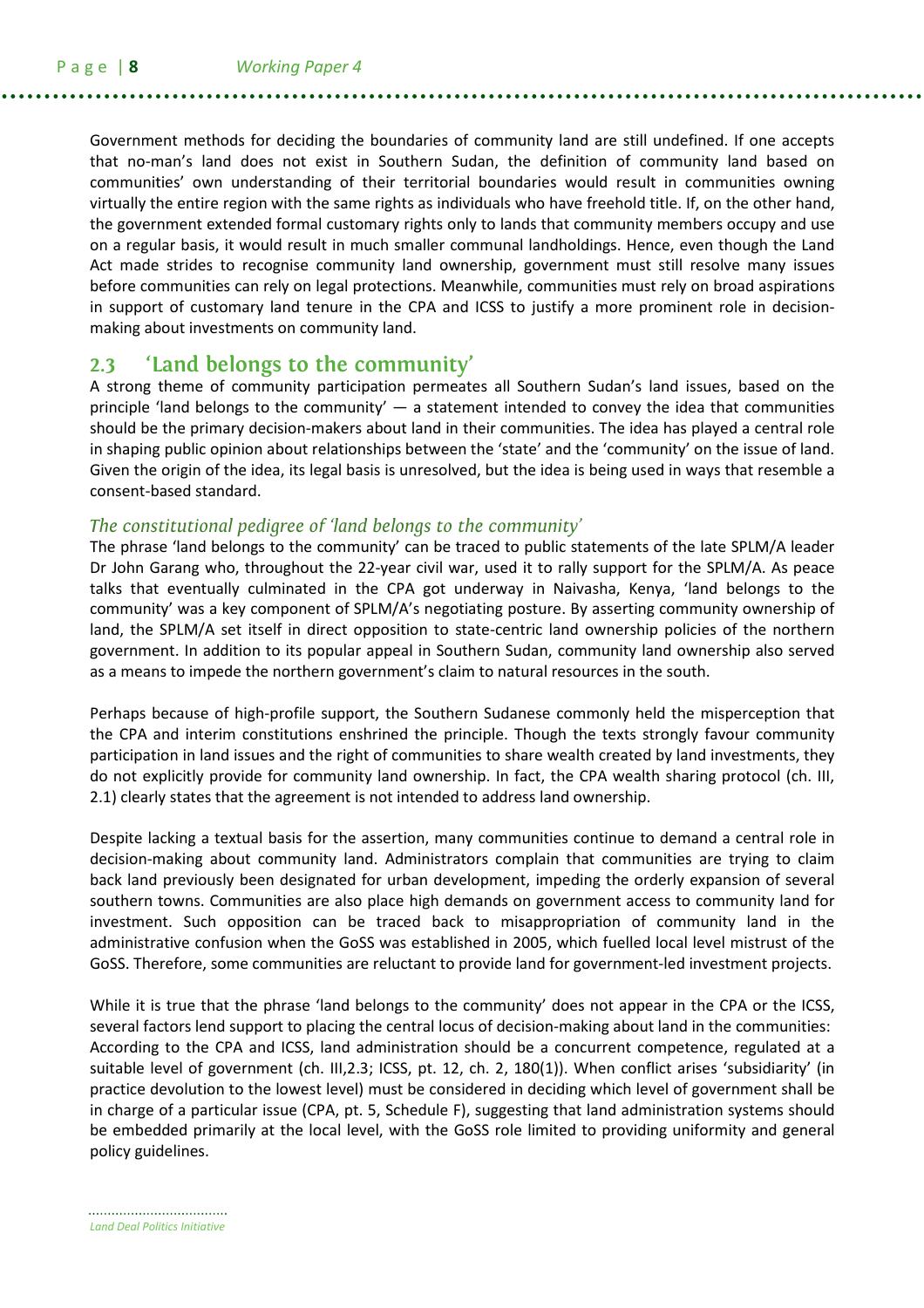#### The focus on the text of the CPA and the ICSS overlooks the fact that community ownership of land can be inferred from the formalisation of customary law. A fundamental principle of many Southern Sudanese customary land tenure systems is that land is owned by the community in its collective capacity and that decisions about land must reached through consensus decision-making processes in the community. Full recognition of customary law would thus presumably empower communities with a central role in decision-making processes.

Arguments in favour of community land ownership were taken up by the Southern Sudan Land Commission (SSLC) in developing Southern Sudan's first regional land policy. In February 2011, after a lengthy consultative process that involved a series of workshops in each of the ten states, the SSLC and its international partners formally handed over a draft land policy to the GoSS Ministry of Legal Affairs. The draft land policy seeks to articulate the broad goals of land administration in Southern Sudan moving into post-referendum period. It emphasises access to land as a 'social right', a feature of customary land tenure systems that allows community members to access land irrespective of wealth or economic status. The draft policy also specifically identifies risks associated with 'land grabbing', which it defines as 'the acquisition of land without regard for the interests of existing land rights holders'. It argues:

In some jurisdictions, community land used in common  $-$  for forest products, grazing and water supply  $-$  has been alienated by central and state level authorities for public use or for sale or lease to private investors without taking account of the ownership interests of communities in the land and its associated natural resources. This has occurred despite the fact that historically and customarily communal land has fallen under the ownership of communities, and its use has been regulated by traditional or other community-level authorities.

The policy statement makes clear that land ownership is vested in communities and communities, not government, should be the primary parties that enter into agreements with investors (SSLC 2011: 22): Although the draft policy must still pass through the council of ministers and legislative assembly before it comes into force, the policy prescriptions show continued support for community land ownership in some sectors of society. However, despite the normative influence of the 'land belongs to the community' principle, many rural communities are still sidelined in decision-making concerning community land allocation to investor. Southern Sudanese communities routinely complain that government allocates land to companies without consulting them. When companies become more active and host communities begin to feel the impact of their presence more acutely, demands for local involvement are likely to increase, which would test the normative influence of 'land belongs to the community'. A member of an agricultural development committee in Unity State commented:

Let me give some advice to these companies. Please don't start from the government and come down to the community. You are starting another war. And it will be more serious than the one with the Arabs.

#### *Community consent in practice*

With the greater requirements of 'land belongs to the community', large-scale land investments in many southern areas are not viable in the face of strong community opposition. Community consent may even be demanded for investment on state land. For example, in 2007, GoSS agreed to a 32-year lease for Equatoria Teak Company (in which the British and Finnish governments are primary shareholders) to harvest teak in 18,640 hectares of government-owned forest reserves in Nzara County, Western Equatoria State (WES). According to the Paramount Chief in Nzara County (pers. comm. 2010), GoSS and Equatoria Teak agreed on the concession without involving state government or local communities. The community objected, asserting that since 'land belongs to the community' the investment could not proceed without involving them, even though the concession agreement made provision for a social fund to finance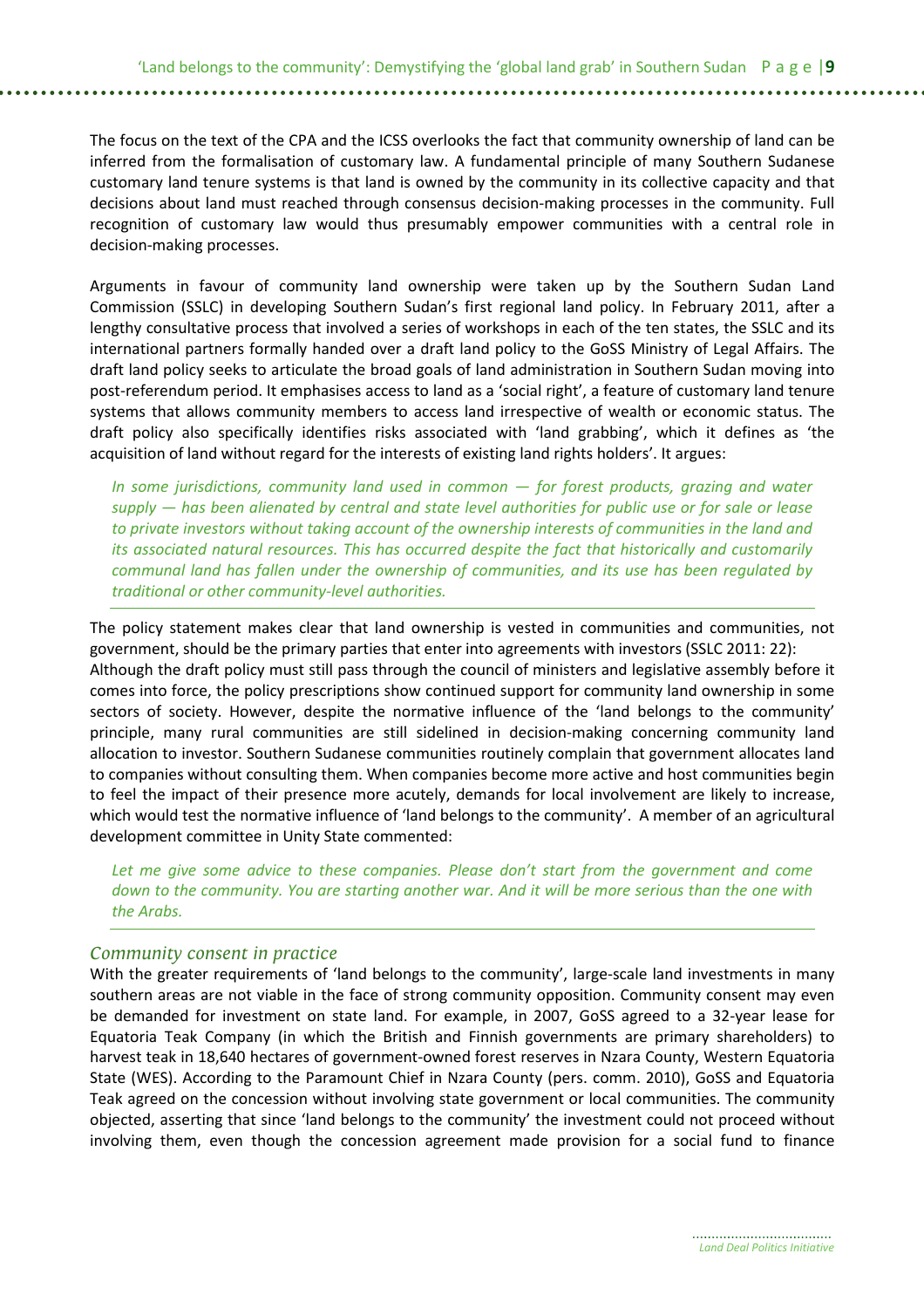development projects in affected communities<sup>5</sup>. Local opposition resulted in the WES legislative assembly holding hearings on the matter and the company undertook stakeholder engagement to inform the community about their plans and benefits to the community.

WES has since incorporated the procedural innovation into its land acquisition process; large-scale land acquisitions now require, before finalisation, approval from the legislative assembly and the council of ministers. If consistently applied, such requirements should help to foster transparent and accountable investment projects, but without a coherent national policy detailing procedural requirements, regulatory variation could spur a race to the bottom as states compete to attract investors. For example, an Indian company, the MAJ Foundation, put efforts to obtain a forest concession in WES on hold instead pursuing an agreement in Western Bahr-el-Ghazal State where regulations are more lax. By setting base regulatory standards, the GoSS could discourage states from proceeding with potentially harmful deregulation in an effort to attract investment. Of course, such regulatory standards must be flexible enough to allow for experimentation like that which led WES to adopt its new procedural requirements in the first place.

In Southern Sudan, some degree of consultation and consent is typically deemed necessary, even for projects on government-owned land, but consultation processes are poorly defined, and consultations rarely take place before government negotiates investment agreements. Consultation is often seen as a formality, undertaken only after the government and investor have reached an understanding on important elements of the investment. Of the ten agricultural and forestry investments surveyed in this study, only two conducted community consultations before finalising the investment agreement. Some communities demand consultation when the company undertakes particularly visible activities, but negotiating parties rarely provide for more systematic community participation in investment decisionmaking. Such shortcomings may be attributable to lesser normative standards or may instead reflect the fact that communities are often forced to settle for whatever level of participation they can to secure for themselves. With government currently unable to provide services in much of the region, benefits promised by investors are one the few sources of development available to rural communities so they tend to be reluctant to turn investors away, even if investment benefits are sharply skewed in favour of the investor. Yet, as the Equatoria Teak case shows, if government and investors ignore affected communities or fail to get their consent, communities have proven remarkably effective at impeding investment plans and forcing the parties to acknowledge them.

### 3. Large-scale land investment in Southern Sudan

This section provides an overview of large-scale land investments planned or underway in two states in Southern Sudan: Western Equatoria State (WES) and Central Equatoria State (CES). WES and CES comprise two of the three 'Green Belt' states in Southern Sudan<sup>6</sup>. Due to fertile soils, high rainfall and abundant forests in these states, they are likely to be central locations of agricultural and forestry investment as the region develops. Due to legal ambiguity during the transition no uniform procedure for managing largescale land acquisitions currently exists. Various levels of government manage applications using ad hoc procedures, so many deals lack transparency and accountability and comprehensive data is not available. Preliminary data (see Table 1) were collected from government institutions at GoSS and state-level, community leaders, and where possible, investment companies<sup>7</sup> companies'.

**<sup>5</sup>** Equatoria Teak deposited £123 908 in a social fund and is meant to deposit another £6.20 for every cubic meter of sawn board exported. It also made a £185 861 refundable deposit to government and pays government £61.95 royalties for every cubic meter of sawn board exported. WES Ministry of Agriculture and Forestry officials complain that these figures grossly undervalue the teak.

<sup>6</sup> Eastern Equatoria State is the third 'Green Belt' state.

<sup>&</sup>lt;sup>7</sup> For a comprehensive listing of investments in Southern Sudan, see Deng (2011).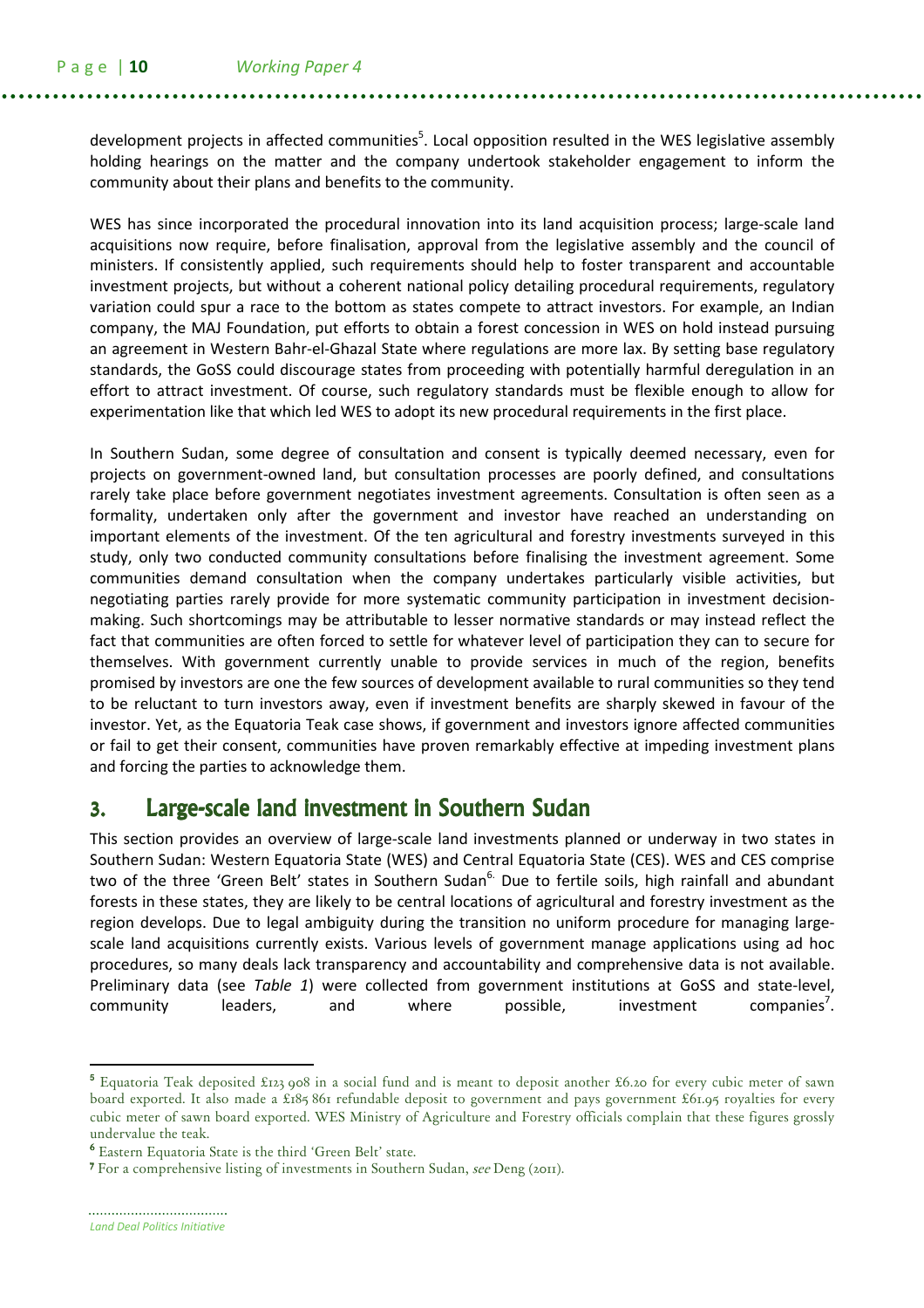#### Table 1: Preliminary data on large-scale land investments CES and WES

|     | <b>Company</b>                                                                                  | <b>Nationality</b>         | <b>Sector</b>                                    | Size (ha)                                  | <b>Location</b><br>(county) | <b>Land owner</b>                                                                  | <b>Lease period</b><br>(years) | <b>Implementation</b><br>stage         |
|-----|-------------------------------------------------------------------------------------------------|----------------------------|--------------------------------------------------|--------------------------------------------|-----------------------------|------------------------------------------------------------------------------------|--------------------------------|----------------------------------------|
| ပ္မ | <b>Canadian Economic</b><br><b>Development Assistance for</b><br><b>Southern Sudan (CEDASS)</b> | <b>Canadian</b>            | Agriculture (sorghum)                            | 12,180 (trial planting<br>underway on 105) | Juba                        | Government                                                                         | No acquisition<br>involved     | <b>Finalised</b>                       |
|     | <b>Madhvani Group</b>                                                                           | <b>Ugandan</b>             | <b>Agriculture (sugar)</b>                       | <b>TBD</b>                                 | Terekeka/<br>Juba           | Government                                                                         | <b>TBD</b>                     | MOU*                                   |
|     | <b>Nile Trading and Development</b>                                                             | American                   | Agriculture, forestry&<br><b>biofuels</b>        | 600,000 (&right to<br>extend to 1,000,000) | Lainya                      | <b>Community</b>                                                                   | 49                             | <b>Finalised</b>                       |
|     | <b>Central Equatoria Teak</b><br><b>Company</b>                                                 | <b>British/Finnish</b>     | <b>Forestry (teak)</b>                           | 1,845 (&50,000 natural<br>forest)          | Lainya                      | Government /<br><b>Community</b>                                                   | 32                             | <b>Finalised</b>                       |
|     | <b>Green Resources</b>                                                                          | <b>Norwegian</b>           | Forestry timber, carbon<br>credit, conservation) | 179,000                                    | <b>Terekeka</b>             | <b>Community</b>                                                                   | 99                             | <b>Awaiting final</b><br>authorisation |
|     | <b>Eyat Oilfield Services</b>                                                                   | <b>Northern Sudan</b>      | <b>Agriculture (fruit)</b>                       | 161,874                                    | Ezo/Tambura                 | Community                                                                          | 99                             | <b>MOU</b>                             |
|     | <b>Joint Aid Management (JAM)</b><br><b>&amp;African Commercial</b><br><b>Development (ACD)</b> | South African/<br>American | Agriculture (fruit/<br>vegetables)               | 24,281                                     | Yambio                      | <b>Community</b>                                                                   | 32                             | <b>MOU</b>                             |
|     | <b>Blue Lakes Limited</b>                                                                       | <b>Kenyan</b>              | <b>Forestry (teak)</b>                           | 562                                        | Yambio                      | Government                                                                         | 30                             | <b>Finalised</b>                       |
|     | <b>Comde Teak</b>                                                                               | Indian                     | <b>Forestry (teak)</b>                           | 8,015                                      | Nzara / Ezo                 | Government                                                                         | 32                             | <b>Awaiting final</b><br>authorisation |
|     | <b>Equatoria Teak Company</b>                                                                   | <b>British / Finnish</b>   | <b>Forestry (teak)</b>                           | 18,640                                     | <b>Nzara</b>                | <b>Government</b><br>*Note: MOLI-Memorandum of Understanding: TRD-To be determined | 32                             | <b>Finalised</b>                       |

\*Note: MOU= Memorandum of Understanding; TBD= To be determined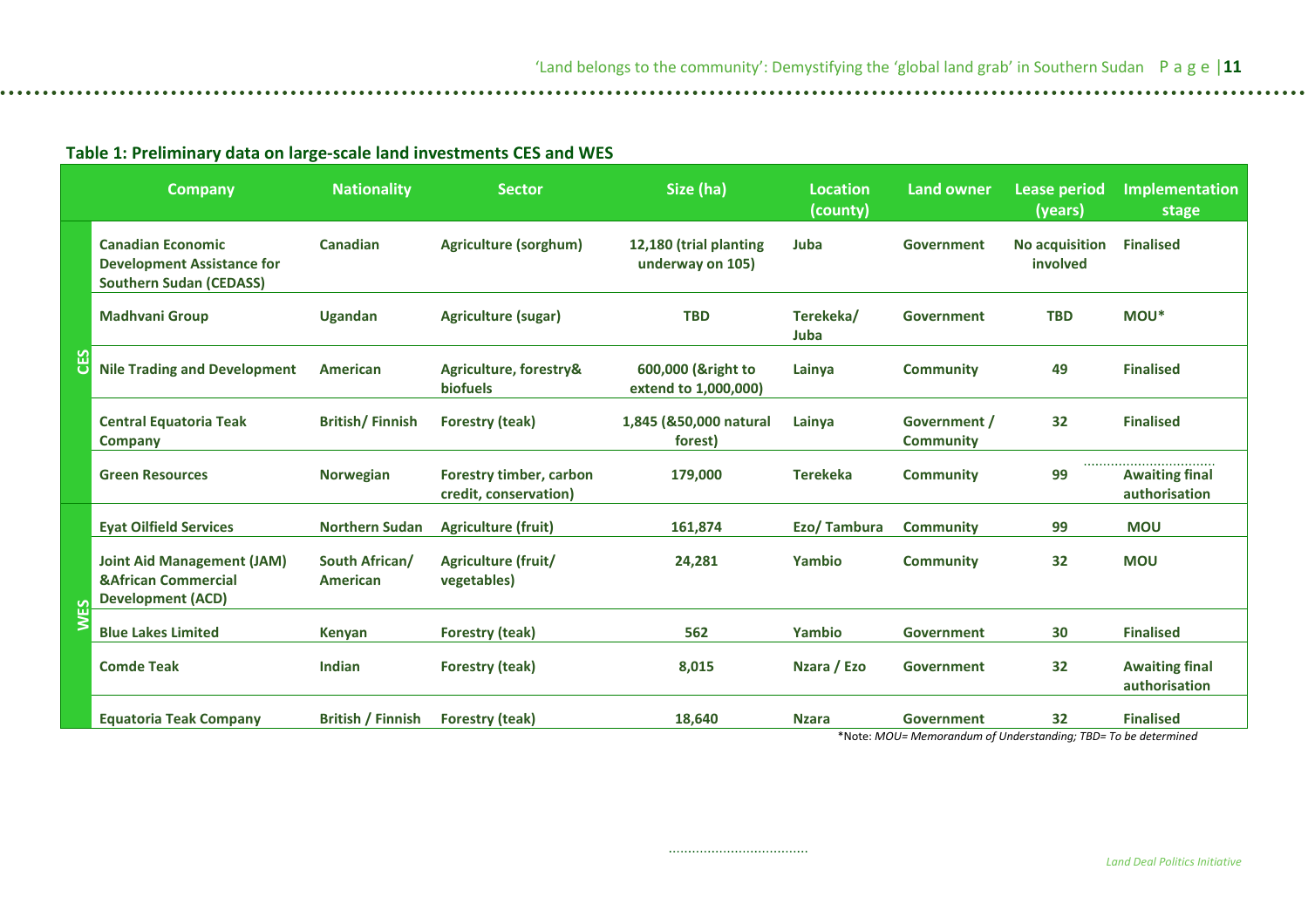The investments implicate a surprisingly large area; even excluding the Madhvani deal where government has not yet determined the size of the land parcel, the ten land deals in Table 1 cover nearly 1.5 million hectares in these two states alone. Such large investor interest is alarming given the uncertain transitional context. Forestry investments are also significantly more developed than agricultural investments, perhaps partly due to the illicit timber trade the NCP and SPLM/A conducted during the war. As a parliamentarian in the Southern Sudan Legislative Assembly explained in an interview (Ashamu 2010: 18):

Elsewhere, there were blood diamonds. For the North, there was blood petroleum  $-$  GoS [Government of Sudan] was drilling in the South to purchase weapons from Korea, China, Iraq and the Soviet Union. For us [in the SPLM/A], there was blood teak.

Based on these experiences, the GoSS was already familiar with many aspects of timber extraction and could start harvesting forest reserves immediately upon assuming power. Agricultural investment, by contrast, often requires several years of financial input before it produces commercially viable yields.

Community involvement in the investments is seriously deficient; several investments are in highly populated areas where thousands or even tens of thousands of people rely on the land for basic livelihoods. However, in only two of the ten investments were communities consulted before the parties negotiated the investment agreement. In the other eight investments, consultations were held (or are planned to be held) only after agreement, simply to notify the community about what to expect with no opportunity to influence the investment design in any substantial way. Similarly, no company undertook an ESIA before finalising the investment agreement. Three companies conducted an ESIA after starting operations and others reportedly planned to do so in soon, but no investors evidence shared decisionmaking associated with robust community engagement.

Finally, leases periods on government-owned land are shorter than those involving community land, reflecting government's stronger negotiating power when brokering deals for government land, compared to the lesser negotiating power communities may have in brokering deals on community land. Although government institutions are typically also involved in negotiating deals on community land, the incentive to protect communities' reversionary interests is limited since the government's involvement with the investment would theoretically end when the land reverts back to the community. The two case studies below explore investment projects in more detail.

### **3.1 The Madhvani Group**

Madhvani Group, a Ugandan conglomerate, and the GoSS have preliminary negotiations GoSS over a proposed sugar plantation and processing facility in Mangala *payam*<sup>8</sup>, on the Nile River about 70 km north of Juba. The group is one of the largest companies in Uganda — at one time accounting for 10% of Uganda's gross domestic product (GDP) (Madhvani 2010). It operates in various sectors, from agriculture and agro-processing to media and information technology.

Madhvani and the GoSS Ministry of Agriculture and Forestry have signed a MOU to establish the plantation; the group is now pursuing an MOU with the Ministry of Commerce and Industry for the processing facility. The MOUs are the first steps in a process planned to culminate in a transfer of leasehold rights to the company. According to the Undersecretary in the Ministry of Agriculture, the parties have not yet discussed lease terms in detail, so information about the implicated land, the lease period, and what will be given in exchange for the land is not yet available.

The government's land claim in the area is questionable as, according to the GoSS land owned by the northern government prior to the CPA passed to the GoSS when it assumed power in 2005. However, some argue that the Khartoum government never lawfully owned the land in the first place; a growing body of jurisprudence maintains that customary claims cannot be extinguished by statutory decree alone (Wily

<sup>8</sup> A payam is the equivalent of an administrative district.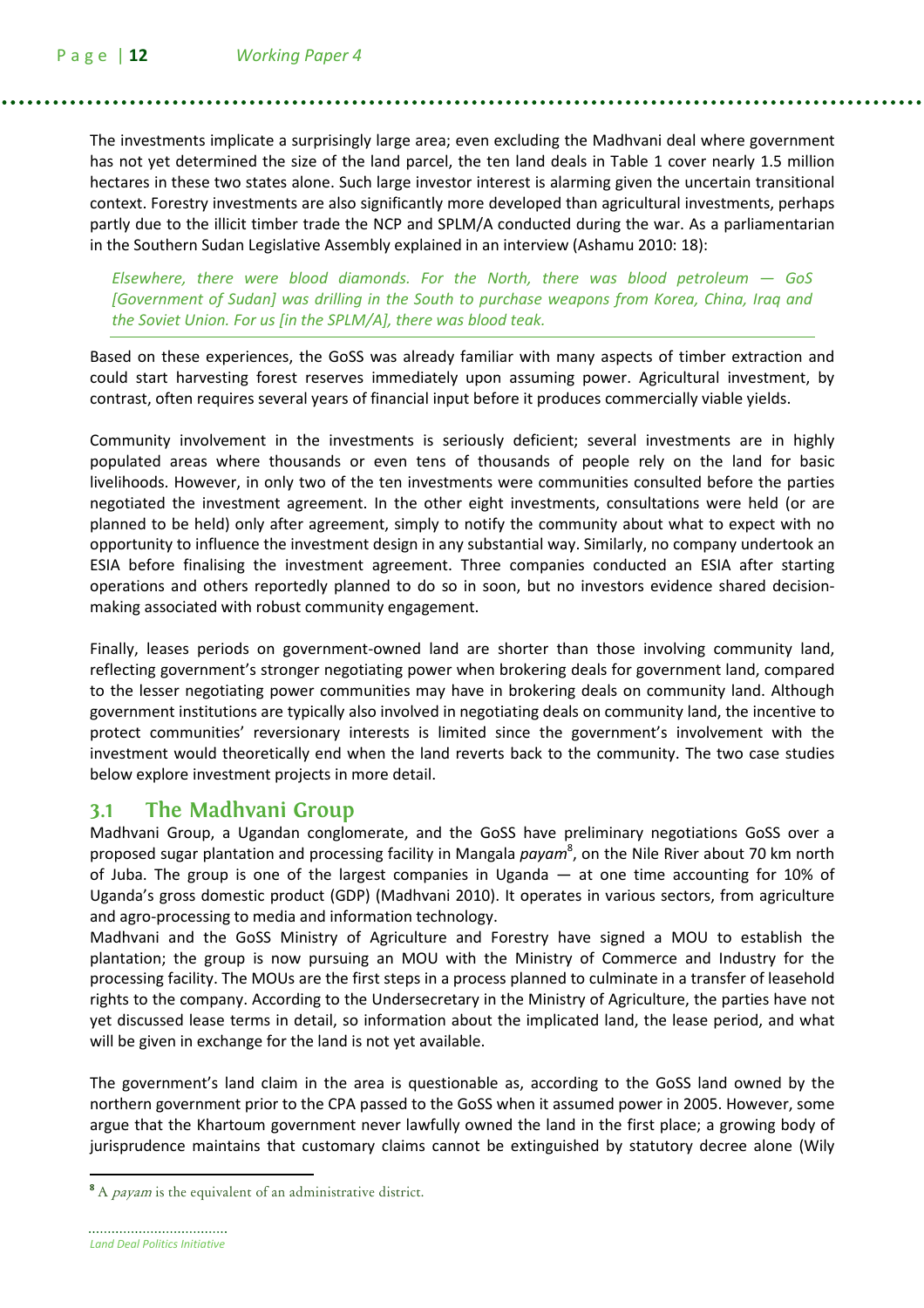2010b: 14), but only by procedures that comply with basic standards of due process, e.g. registering community land under freehold title or expropriation (with fair compensation) for a public purpose. When the Khartoum government passed the Unregistered Land Act in 1970, decreeing all unregistered land to be government property, it did not compensate communities. Therefore, some argue that since the original taking was not lawful, the GoSS's claims to these lands are similarly invalid. As many communities reoccupied this land during the war, the government's claim to the land is all the more tenuous.

The case study also sheds light on how the complex conflict dynamics in Southern Sudan inextricably intertwined with land claims. When investments are proposed in such environments, they risk feeding into conflict by contributing to power imbalances among various groups. Lastly, the case study illustrates how affected groups at the local level can be marginalised in decision-making about investments. Despite the normative influence of the 'land belongs to the community principle', such allocations of land without prior consultation are all too common in Southern Sudan.

The proposed investment in Mangala is part of a broader GoSS initiative to revive old agro-industrial complexes across the south, establishing public-private partnerships with companies like the Madhvani Group. The Mangala factory dates back to the mid-1970s, when the Khartoum government started constructing an agro-industrial complex in the area. For a while, before the outbreak of war in 1983, the factory produced various products, including pasteurised dairy products, canned fish and sugar (sugarcane was sourced from a nearby plantation). When war reached Mangala in 1985, the factory and plantation were abandoned and the local community later established residences in the area where the plantation once stood. Despite the community's land occupation throughout the civil war and continuing into the current post-conflict period, government asserts that land ownership passed to the GoSS when it took over southern administration from the Khartoum government in 2005. The community, however, maintains that the land belongs to them.

While the government and the company seem committed to finalising the land acquisition, investment is currently on hold due to several overlapping crises in Mangala., including a border dispute between Juba and Terekeka County authorities over which county owns the land in question. Two administrations currently operate in the area, often referred to as Mangala-Juba and Mangala-Terekeka. According to Anthony Leju, a field officer with UNOCHA, when the administration of Mangala-Juba tried to erect a signpost for a police station that identified the area as part of Juba County, it provoked physical confrontations between the Bari and Mundari communities who live in the area, so several Bari households were displaced to villages further south. These events transpired during the election season of 2010, and since then the dispute has become heavily politicised. The CES Governor reportedly petitioned the GoSS to step in to resolve the matter, however the GoSS declined to get involved, stating that as it was a state issue, state authorities should handle the matter.

This dispute caused much political tension in CES, reflecting deteriorating relations between the Bari and the Mundari groups, whose traditional homelands are found in Juba and Terekeka respectively. In addition to the border dispute, several recent local conflicts have centred on Mangala . When displaced Dinka Bor communities moved through Mundariland with their cattle, conflicts began to flare up, instigated by acts of cattle raiding and perpetuated various underlying historical grievances. According to the UN OCHA (2010), 4 179 people were displaced by these conflicts in Mangala and Gemeiza, the payam in northern Mangala. Many residents sought refuge on islands in the Nile and fear to return home due to the prevailing insecurity. If the investment moves ahead as planned and the local community is permanently displaced from the land being leased by the company, it could further undermine livelihoods, already severely affected by conflict-related displacement.

Judging by the way the project has progressed thus far, it seems unlikely that the local community will play a meaningful role in negotiating the investment agreement. Area paramount chief Sultan Abut Ladu had only minimal interaction with representatives of the Madhvani Group, who only visited the site twice after 2007. He said several 'Indians' came to Mangala in 2007 asking to be shown where the sugar plantation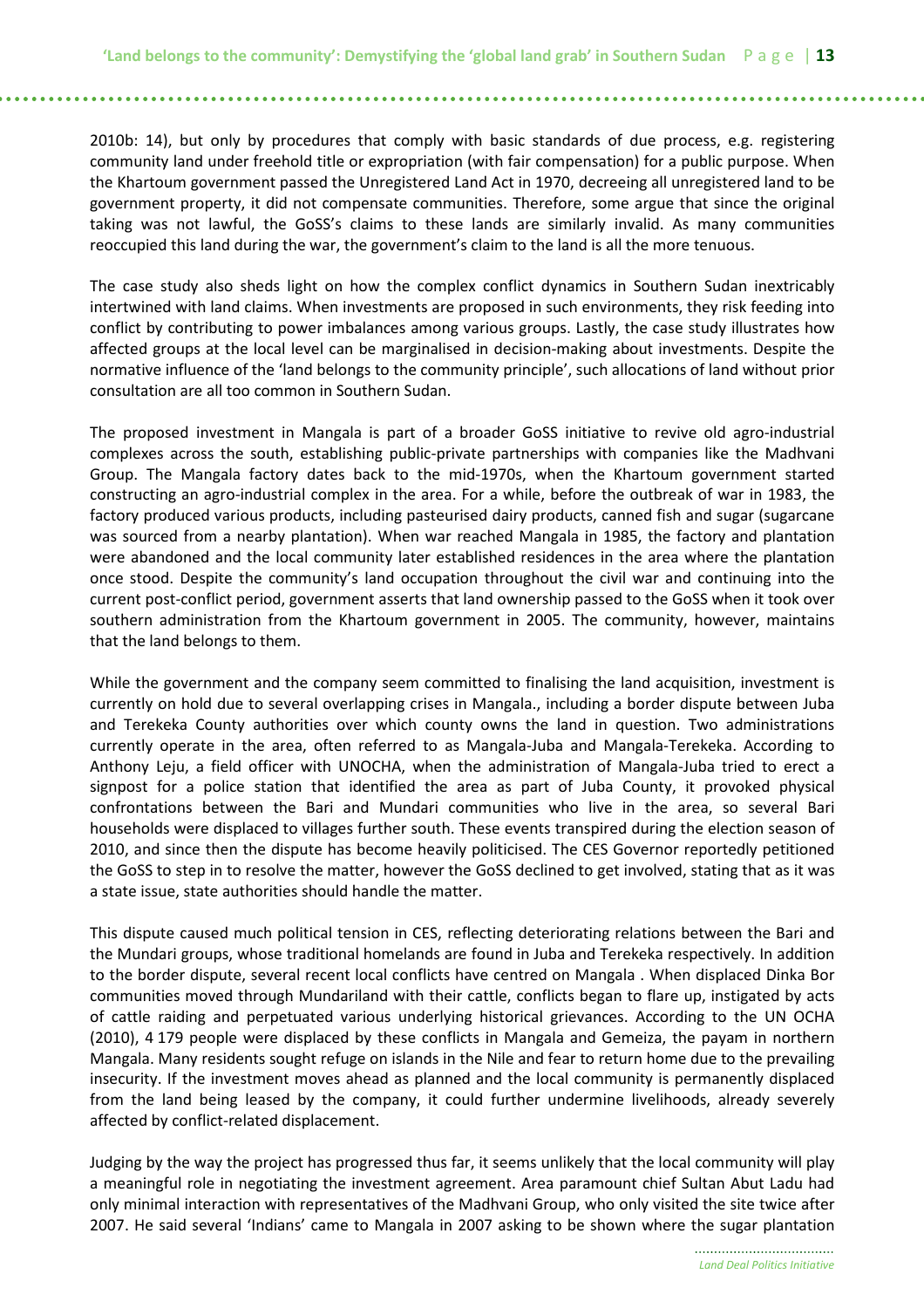and processing facility once stood. The chief did not know they represented the Madhvani Group, but they took several soil samples and told him that they wanted to lease a large piece of land in the area. When the chief asked what would happen to people living on the land, they reportedly him they would have to move. According to the chief, no representatives of the Madhvani Group or government officials have returned to the area to discuss their investment plans after the initial interaction.

Poor community involvement may be linked to government asserting ownership of the land in question. In negotiating deals for government land, officials may feel entitled to forgo community consultation until the investment reaches a stage where local community cooperation is necessary. Indeed, according to a GoSS Ministry of Agriculture official, the Ministry is unlikely to consider consultation or compensation until it clearly needs to relocate people. While this approach may save the GoSS and Madhvani from some ex ante transaction costs that could arise from three-way negotiation, it also sets the stage for more serious obstacles later. The community is already disillusioned with government due to clashes with the SPLM/A; by waiting to the end of negotiations to bring the community into the picture, the government risks further entrenching resentment. Tensions between the Bari and Mundari groups in the area add to the complexity of the situation, so the GoSS and the Madhvani Group would have to proceed carefully in defining affected groups for community engagement to avoid increased conflict.

Despite minimal interactions with representatives of the Madhvani Group, the paramount chief claims his community would welcome the investment project, but also notes that they would reject outright arrangements such as 99-year leases or transferring title deeds to the company with no compensation. If the government and company had allowed for more robust community involvement, it could have helped ensure the investment is designed in a way that addresses these concerns. Indeed, good relations between the investor and host community will be indispensible for a successful investment. Aside from insecurity in the area, land use patterns in Mangala are likely to conflict with an agricultural project on this scale. The Mangala community traditionally follows an agro-pastoralist lifestyle, so residents need access to large cattle grazing areas. Such land use would directly compete with a sugar plantation for land and water resources. Sustained community engagement could help to address such challenges and find ways to reduce social and economic risks associated with the investment.

#### **3.2 Green Resources**

A Norwegian company, Green Resources SA, is pursuing a 99-year lease for 179 000 hectares of land in CES to establish a tree plantation, forest conservation project, and carbon credit scheme. The company created in 1995 — owns plantations in Mozambique, Tanzania and Uganda. The Southern Sudan project, being implemented by a wholly owned subsidiary of Green Resources called TreeFarms Sudan, would cover most of Tindilo payam, Terekeka County. Green Resources first came to Southern Sudan in 2007, and as of September 2010, the company had spent more than two years pursuing its lease. At the time of writing, the investment agreement was with the CES Governor, awaiting final approval. Green Resource has meanwhile begun trial planting of 250 hectares of teak, mahogany and eucalyptus in Tindilo.

Despite strides made in creating a system that recognises customary land rights, this case study highlights the difficulty of operationalising community land ownership in Sudan. Unlike the Madhvani Group's investment in Mangala, Green Resources' project is unquestionably located on community land, but the text of the investment agreement is somewhat ambiguous on the question of ownership. The preamble states that the CES government owns the land, but elsewhere in the agreement says the company will pay Tindilo community to use the land. This case study also shows how poor information flow between community representatives and the larger community can lead to misunderstandings and unfulfilled expectations. With the national elections of 2010, the government also encountered difficulties in keeping incoming office holders informed about investment activity in their areas. Finally, the Green Resources investment shows that community engagement alone may not be enough to safeguard local community interests, particularly in a legally ambiguous and highly fractured context.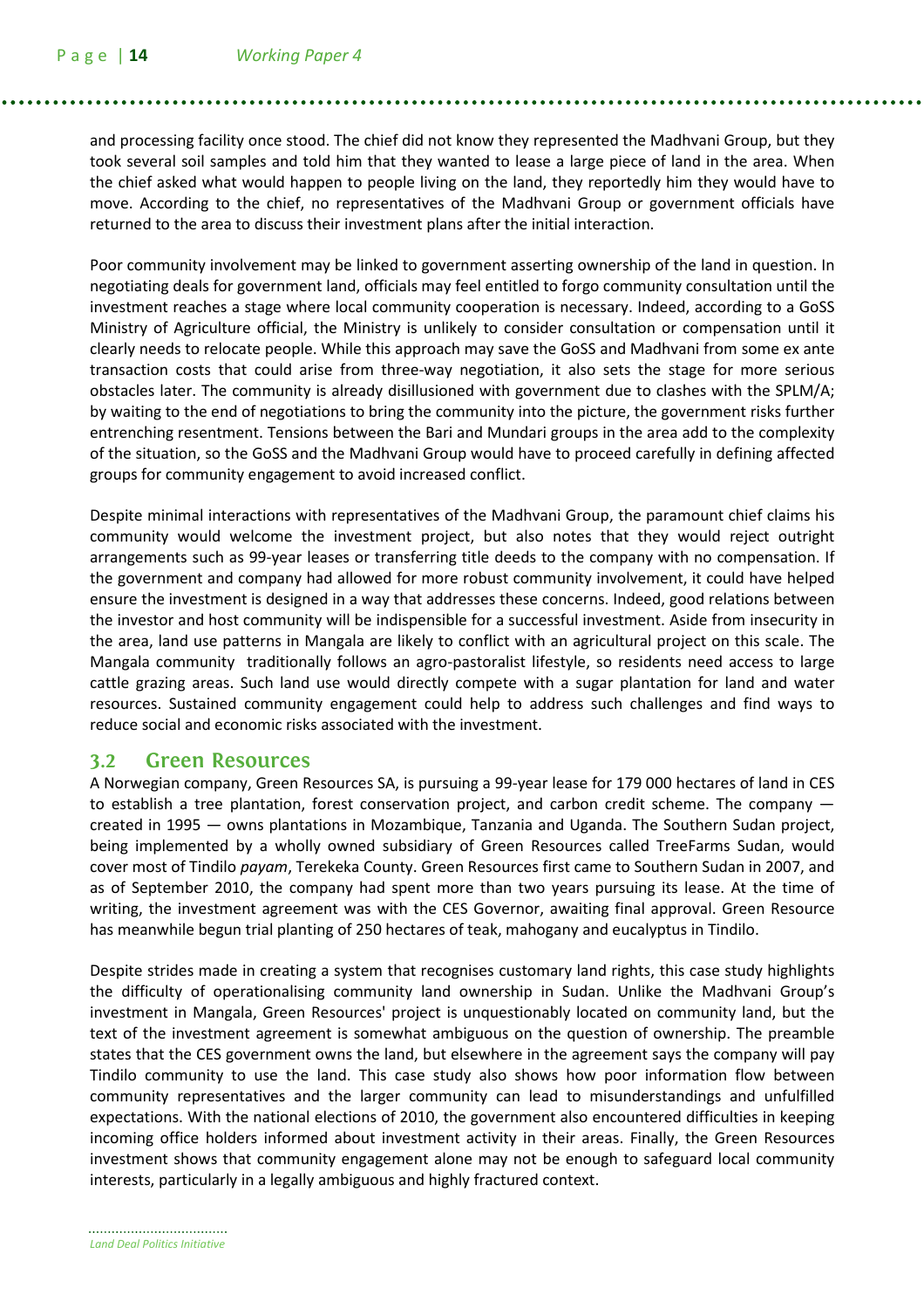On the Sudanese side, the CES Ministry of Agriculture and Forestry and a local development committee mainly facilitated the agreement. The CES Ministry lead facilitation for the GoSS ministry, both of whom have officials on the board of directors and a close relationship with Green Resources. The CES Ministry also seconded a forester to work as plantation manager with the company. The forester is originally from Tindilo Community and therefore helped the company build a relationship with the community. The development committee (made up of Juba community members and chaired by a parliamentarian from the CES legislative assembly who came from Tindilo) was responsible for conveying information back and forth between the company and the community. Judging by how the negotiations proceeded, the development committee seemed to have considerable decision-making authority; as Tindilo paramount chief Sultan Romano Akob Fulo put it, 'The people here [in Tindilo] are relying on their sons in Juba to follow up on things with the company.'

According to the TreeFarms plantation manager, the company undertook extensive consultation lasting more than a year, including:

- three public consultations that took place in Tindilo Community between 2007 and 2009; supplemented by
- traditional leadership structures of chiefs, sub-chiefs, elders, and clan headmen to pass information to and from the local level.

The community initially hesitated to consent to the investment project due to suspicion of government proposed investment projects. To assuage these fears, company representatives assured the community that Green Resources was a private company and the CES government would only play a support role. The five Tindilo chieftainships, or bomas, identified unused portions of land to lease to Green Resources, so the company claims the project will displace no community members.

Despite community involvement, elements of the investment agreement clearly benefit Green Resources. In exchange for the 99-year lease, Green Resources will pay £7 744 annual rent (CHRGJ 2010: 56), support agriculture and forestry and undertake several development projects such as drilling boreholes and building a primary school, health facilities and village office. However, the agreement does not clarify if the £7 744 rent will finance the development projects or if they are additional benefits provided by the company, although the community understood the agreement to mean they would manage development projects using rental payments. The investment agreement also obliges all able men and women in the community to volunteer two days of unpaid work a year to rehabilitate the road to Juba for the first five years of the project. The company must fulfil the above obligations for the first 25 years of investment; thereafter government will again take responsibility for infrastructure development.

Green Resources also plans to establish a community-based forest management plan, intended to protect existing forest stocks and rehabilitate degraded forest areas. The company says it will plant indigenous fruit trees and high value hardwoods in degraded forest areas to enhance the nutritional safety net that the forest provides to the local community during poor harvests. It also plans to help community members establish alternative livelihood activities to replace incomes from charcoal production, initially focussing on Shea butter and gum Arabic enterprises. However, the investment agreement does not detail the arrangements. With the influx of returnees, population growth and increased demand on forest resources, there is no guarantee that enough land has been set aside to satisfy long-term population demands.

Despite the apparent imbalance of benefits, the local community seems to support the investment. According the paramount chief, no one in the community opposes the investment project. The extent of the community's acceptance probably results from their fragile situation. Tindilo is in a remote rural area and is plagued by an alternating abundance and scarcity of water: in the rainy season, the road to Tindilo turns to mud and is virtually impassable by car; for several years, Green Resources has donated the use of its tractor to ferry supplies in and out of the community. In the dry season, water becomes extremely scarce and many community members rely on water deliveries from the county capital in Terekeka. Abnormally low rainfall in recent years resulted in high levels of hunger. The Country Manager of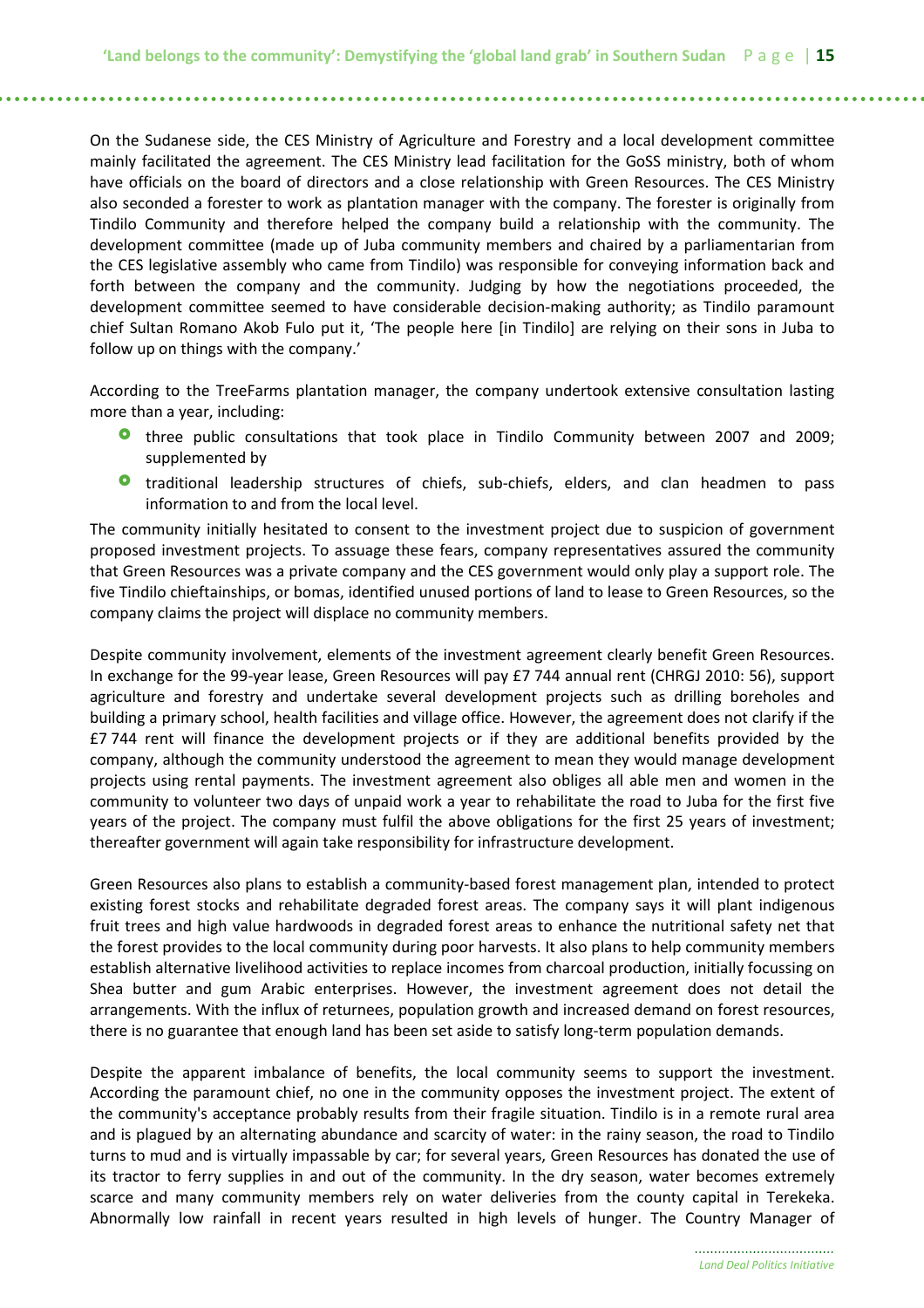TreeFarms Sudan (CHRGJ 2010: 57) explained that Tindilo is vulnerable because 'investors are not lining up to come to Tindilo. They [Tindilo] are forgotten by everyone…'

However, the paramount chief complained that Green Resources had not yet delivered on any of its promises, which according to his understanding should have begun when Green Resources built a compound and began trial planting in Tindilo. This misunderstanding reflects the poor information flow between the development committee and the local community: most committee members live in Juba and only visit the community occasionally and there is no cell phone reception and only satellite phones for incoming calls. Therefore, the development committee was unable to keep community members properly informed about the details of the investment. The community did not even seem to understand basic facts about how carbon credit schemes operate, despite it being a fundamental aspect of the agreement. In addition to the poor information flow, April 2010 elections ousted the Terekeka County Commissioner and Tindilo payam's CES parliamentary representative, and neither official informed their successors about the lease agreement with Green Resources. So for their first six months in office the new officials had no details about the investment agreement.

While the paramount chief claims the project is already creating jobs and delivering other help to the local community, the long-term impact is uncertain, given that the vague commitments in the investment agreement place risk squarely on the shoulders of the host community and increasing the likelihood of adverse impacts in future. Whether inequities in the agreement are traceable to particular positions taken by stakeholders or to difficulties operating in a fracture and legal ambiguous situation, the result is the same: unfulfilled expectations, unjustified risks to livelihoods, and seemingly unsustainable investment.

### 4. Conclusion Conclusion

Preliminary data suggests that Southern Sudan is on the verge of a large increase in land acquisitions, although the future of such acquisitions depends on the political fallout from the 2011 referendum. If the country devolves into a state of war, all indications are that it will be a humanitarian disaster. Fuelled by oil wealth, the two sides have considerable military forces and war would mean massive loss of life and destruction, and generations more needed to rebuild. Although some investors, especially in extractive industries, might weather the difficult conditions to capitalise on South Sudan's natural resources, fullscale war would effectively terminate most large-scale agricultural investments. But if peace is consolidated and the country moves forward with plans to develop the region, many land acquisitions currently being processed are likely to be quickly approved. A stable and independent south would likely attract much investor interest to its large, sparsely populated land and its wealth of natural resources.

However, as currently conceived, large-scale land acquisitions in Southern Sudan risk further undermining livelihoods already sorely affected by conflict. Meaningful company–community engagement, in which host communities influence investment design and participate in on-going processes of shared decisionmaking, are rare or nonexistent. Although poor community involvement contribute to investment agreements that strongly favour the investor, communities rarely withhold consent since the benefits promised by investor's are one of a few sources of development available to rural populations. When consent is withheld, it is usually a negotiating tactic designed to win small benefits, such as a school, a health centre, or a few boreholes, rather than a demand for sustained participation in the investment. Indications are that some deals may require mass population relocations, which would —even if compensated for their loss — set back individuals and families who are trying to rebuild their lives after the war. Officials and investors increase the risk by excluding communities from investment planning.

The ambiguity of the prevailing Southern Sudanese law adds to the uncertainty. The Land Act, passed in 2009, is a step in the right direction, but many of its protections are still out of reach for affected communities. When fully implemented, recognising customary land tenure and collectively registering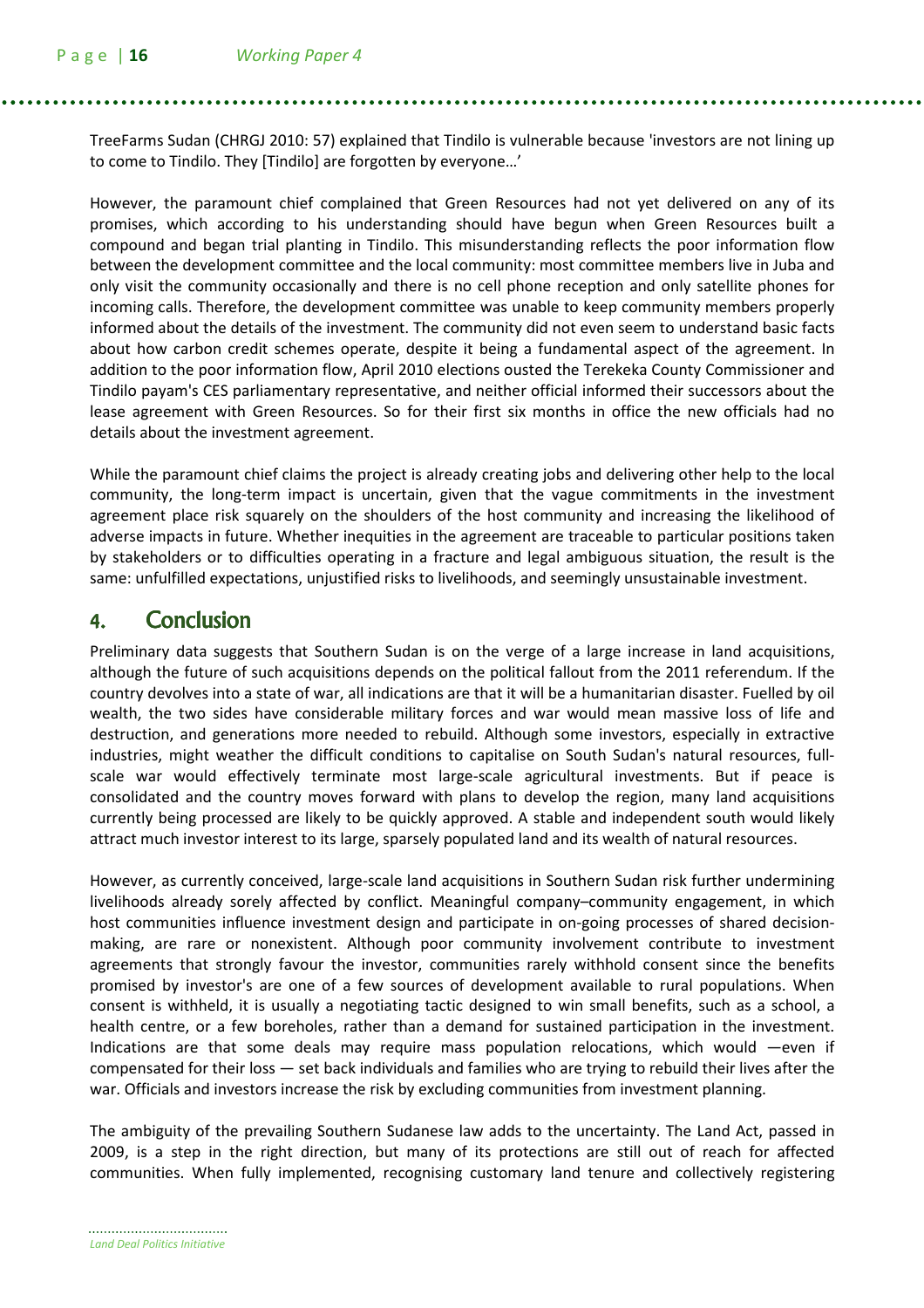community lands would give communities a powerful bargaining chip when negotiating with investors and government. Provisions for impact assessments and community consultations could also help to formalise requirements and contribute to a more systematic and coherent approach to land acquisition. However, preliminary data suggests that community consultations and impact assessments are either non-existent or only ad hoc, thus violating the Land Act, affecting the allocation of benefits among the parties to the investment, and undermining efforts to set up a broad regulatory framework for land investments.

In the absence of enforceable law, communities have turned to the 'land belongs to the community' concept to secure a more central position in decisions about community land use. Despite being excluded from decision-making while under the administration of the national government, in post-CPA Southern Sudan communities are beginning to expect and demand their inclusion in investment planning. Policymakers could strengthen such homegrown initiatives by exploring connections with existing conceptual frameworks like the 'free, prior and informed consent' (FPIC) standard applied to tribal and indigenous peoples' rights under international law. While community demands for increased participation have not yet reached the level of a robust FPIC process, if communities consolidate their position, FPIC and other related standards can offer a way to operationalise community consent in large-scale land investments.

To avoid potentially disastrous outcomes, the GoSS should consider limits on large-scale land acquisitions until government institutions have a chance to establish themselves. With independence of the South imminent, the GoSS has its hands full trying to maintain peace and resolve a long list of post-referendum issues. It does not have the time or resources to devote to timeously developing a responsible investment framework. Foreign and domestic investors have already secured millions of hectares of land with very little oversight. Government should explore several options open to it, for example:

- pass regulations already called for in the Land Act to prescribe precise land ceilings for various levels of government.; or
- announce a temporary moratorium on large-scale land acquisitions altogether, to give government institutions time to better situate themselves.

Mobilising such actions requires political will, which is difficult given the public's current orientation. Judging by official statements, many advocating for a 'more is better' approach to foreign investment. In the agriculture sector, this places emphasis on large-scale mechanised production and the large-scale land acquisitions this entails. Communities are also reluctant to oppose investment projects; due to extreme poverty and hunger, community leaders are sometimes willing to give away more land than they have, based only on vague and illusory promises from companies and government institutions.

It is too early to assess impacts and predict how large-scale land investment will affect host populations in Southern Sudan. Communities are not yet feeling any tangible benefit or harm from land investments, and the issue of the 'global land grab' is not yet a common topic of conversation. If land deals currently under consideration move ahead as planned, public opposition to 'land grabs' could rise very quickly, which would have unpredictable effects on conflict dynamics in the region.

It remains to be seen whether communities or the government will win in this battle for land. Most Southern Sudanese seem to accept the legitimacy of 'land belongs to the community', albeit with caveats about unreasonably withheld consent. If support for community land ownership continues to influence regional development, this might increasingly influence communities to wield more power and translate investment into increased benefits for rural populations. Even if communities gain a central role in managing land investments, FPIC becomes the legal standard, proposals from investors are carefully vetted for environmental and social impacts, and means are provided for local benefits, large-scale land acquisitions could still be one-sided deals in which a few 'transnational elites' benefit at the expense of local populations. The GoSS should take advantage of the brief opportunity in the wake of the referendum on self-determination, to consider how they will avoid such negative outcomes and harness the influx of foreign investment to enhance, rather than undermine, livelihoods in Southern Sudan.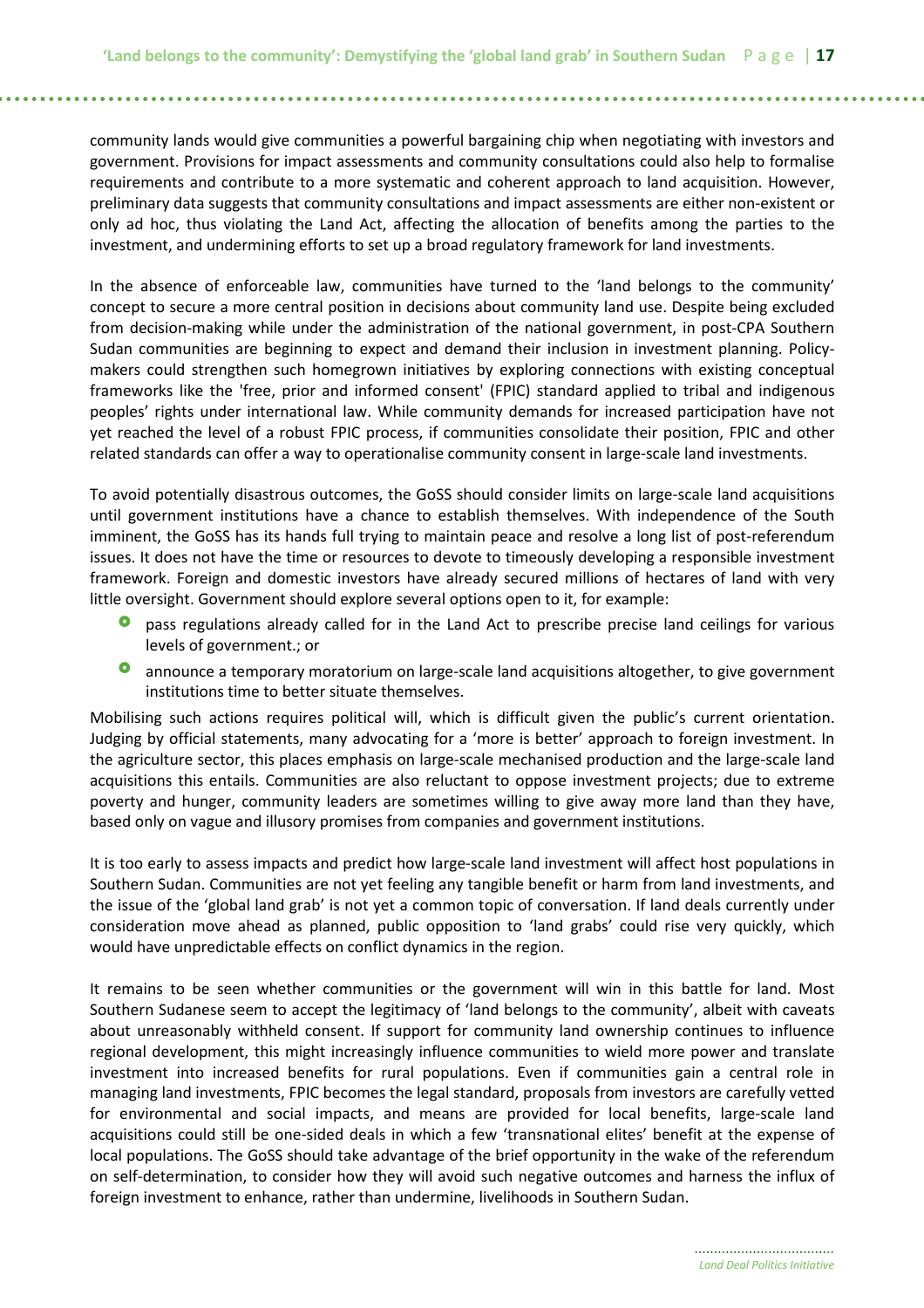### **References**

- 1. African Rights (1995) *Facing Genocide: The Nuba of Sudan,* July, available at http://www.justiceafrica.org/publishing/online-books/facing-genocide-the-nuba-of-sudan/ (accessed 4 April 2011).
- 2. Ahmed, A. (2004) 'Challenges of agricultural technology transfer and productivity increase in the Sudan,' International Journal of Technology, Policy and Management 4.2.
- $3.$  Ashamu, E. (2010) Post-conflict Forest Governance in Southern Sudan, August, unpublished work, New York University School of Law.
- 4. Blas, J. and Wallis, W. (2009) 'U.S. investor buys Sudanese warlord's land,' Financial Times, 9 January, available at http://www.ft.com/cms/s/0/a4cbe81e-de84-11dd-9464-000077b07658.html (accessed 4 April 2011).
- $5.$  Borras, S. and Franco, J. (2010) 'From threat to opportunity? Problems with the idea of a "Code of Conduct" for land-grabbing', Yale Human Rights and Development Law Journal, Vol. 13, pp. 507-23.
- 6. Bruce, J. W, (1998) 'Country profiles of land tenure: Africa, 1996,' Research Paper No. 130, Land Tenure Center, University of Wisconsin-Madison, December, available at http://minds.wisconsin.edu/handle/1793/21869 (accessed 4 April 2011).
- 7. Center for Human Rights and Global Justice (CHRGJ) (2010) Foreign Land Deals and Human Rights: Case Studies on Agricultural and Biofuel Investment, New York: University School of Law.
- 8. Cockett, R. (2010) Sudan: Darfur and the Failure of an African State, New Haven and London: Yale University Press.
- 9. Commission on Human Rights (2004) Sub-Commission on the Promotion and Protection of Human Rights, Working Group on Indigenous Populations, Twenty-second session, 19 -13 July.
- 10. Cotula, L., Vermeulen, S., Leonard, R. and Keeley, J. (2009) Land Grab or Development Opportunity? Agricultural Investment and International Land Deals in Africa, Food and Agriculture Organization of the United Nations (FAO), International Fund for Agricultural Development (IFAD, and the International Institute for Environment and Development (IIED), available at http://www.ifad.org/pub/land/land\_grab.pdf (accessed 4 April 2011).
- 11. De Schutter, O. (2009) Addendum to Report of the Special Rapporteur on the Right to Food, Olivier De Schutter: Large-scale Land Acquisitions and Leases: A Set of Minimum Principles and Measures to Address the Human Rights Challenge, delivered to the 13th Session of the Human Rights Council, U.N. Doc. A/HRC/13/33/add.2, 28 December, available at http://www.srfood.org/images/stories/pdf/officialreports/20100305\_a-hrc-13-33 add2\_land-principles\_en.pdf (accessed 4 April 2011).
- 12. De Wit, P. (2008) 'Land policy development in post-conflict Sudan: Dealing with delicate balances in a fluid environment,' Communication to the World Bank Conference on New Challenges for Land Policy and Administration: Session 'Land administration in post disaster and conflict environments,' Washington, 14-15 February.
- 13. De Wit, P. (2004) Land and Property Study in Sudan, Interim Report: Scoping of Issues and Questions to be addressed, Norwegian Refugee Council (NRC), UNHCR and FAO, August.
- $14$ . Deng, D. K. (2011) The New Frontier: Large-scale land-based investment in Southern Sudan, a baseline survey completed for Norwegian People's Aid (NPA), March, http://www.npaid.org/en/News\_Archive/?module=Articles;action=Article.publicShow;ID=17086 (accessed 4 April 2011).
- 15. Deng, D. K. (2009) 'Land Administration in Juba: The complexity of land in a growing post-conflict capital city,' January (unpublished).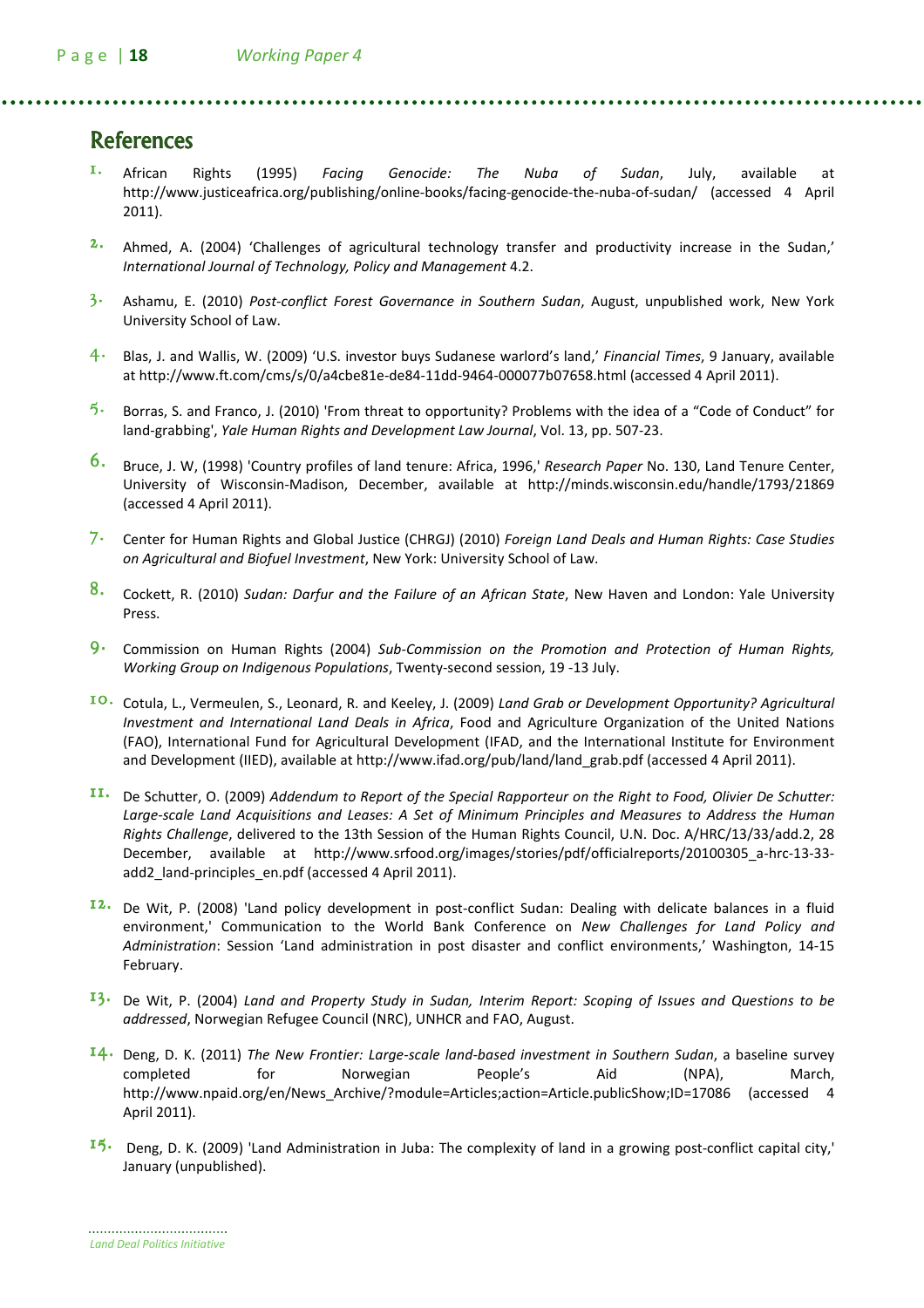- 16. Deng, F. M. (2010) Customary Law in the Modern World: The Crossfire of Sudan's War of Identities, Routledge.
- 17. Foodfirst Information Action Network (FIAN) (2000) 'The right to adequate food in Sudan,' FIAN Parallel Report submitted as a parallel report to the 23rd session of the Committee on Economic, Social and Cultural Rights, available at http://www.fian.org/resources/documents/others/the-right-to-adequate-food-in-sudan/pdf (accessed 4 April 2011).
- 18. Funk, M. (2010) 'Capitalists of Chaos,' Rolling Stone, 27 May.
- 19. Government of the Republic of Sudan (GoS) & the Sudan People's Liberation Movement and Army (SPLM/A) (2005) Comprehensive Peace Agreement.
- 20. Government of Southern Sudan (GoSS) (2005) Interim Constitution of Southern Sudan.
- 21. Government of Southern Sudan (GoSS) (2009) Land Act.
- 22. Government of Southern Sudan Ministry of Agriculture and Forestry (GoSS MAF) (2006) Food and Agriculture Policy Framework.
- $23.$  Graham, A. Aubry, S., Rolf Künnemann, R. and Sofía Monsalve Suárez, S.M. (2010) Land Grab Study: CSO Monitoring 2009-2010 "Advancing African Agriculture" (AAA): The Impact of Europe's Policies and Practices on African Agriculture and Food Security, FIAN.
- $24.$  Internal Displacement Monitoring Centre (IDMC) (2010) Sudan: Durable solutions elusive as southern IDPs return and Darfur remains tense, 23 December, http://www.internal-displacement.org/8025708F004BE3B1/ (httpInfoFiles)/C9B873923D6EBB13C1257802004C5B5C/\$file/Sudan\_Overview\_Dec2010.pdf (accessed 4 April 2011).
- $25.$  Jarch Management Group (JMG) (2008) Jarch Oil Group Congratulates New Governor of Unity State, 30 May, available at http://www.sudantribune.com/spip.php?page=imprimable&id\_article=27345 (accessed 4 April 2011).
- $26.$  Kaikati, J. G. (1980) 'The Economy of Sudan: A Potential Breadbasket of the Arab World?' International Journal of Middle East Studies 11:1, February, pp. 99-123.
- $27.$  Kon Bior, W.; Akinyi-Nzioki, E. and Odhiambo, M. (n.d.) Land Tenure Study in Southern Sudan Phase 1: Report of a preliminary survey of land tenure systems in parts of Southern Sudan, a report for the Secretariat for Agriculture and Animal Resources (SAAR) with support from Norwegian Peoples' Aid (NPA) (unpublished).
- 28. Kuol, M. A. (1997) Administration of Justice in the SPLA/M Liberated Areas: Court Cases in War-Torn Southern Sudan, Refugee Studies Program, University of Oxford, February.
- 29. McEvoy, C. and LeBrun, E. (2010) Uncertain Future: Armed Violence in Southern Sudan, Small Arms Survey, April, available at http://www.smallarmssurveysudan.org/pdfs/HSBA-SWP-20-Armed-Violence-Southern-Sudan.pdf (accessed 4 April 2011).
- $3^{\circ}$ . Ministry of Legal Affairs and Constitutional Development (MOLACD) (2006a) Ministerial Circular No. 4, 2006: Amendment No. 1/2006 of Ministerial Circular No. 2, 28 August.
- $3I (2006b)$ , Ministerial Circular No. 2, 15 July.
- $3<sup>2</sup>$  Rolandsen, O. (2010) 'Why is violence escalating in Southern Sudan?,' Noref Policy Brief 2. Norwegian Peacebuilding Centre, February.
- $33.$  Southern Sudan Land Commission (SSLC) (2011) Draft Land Policy, February.
- $34$ . United Nations(2007) Declaration on the Rights of Indigenous Peoples G.A. Res. 61/295, U.N. Doc. A/Res/61/295, 2 October.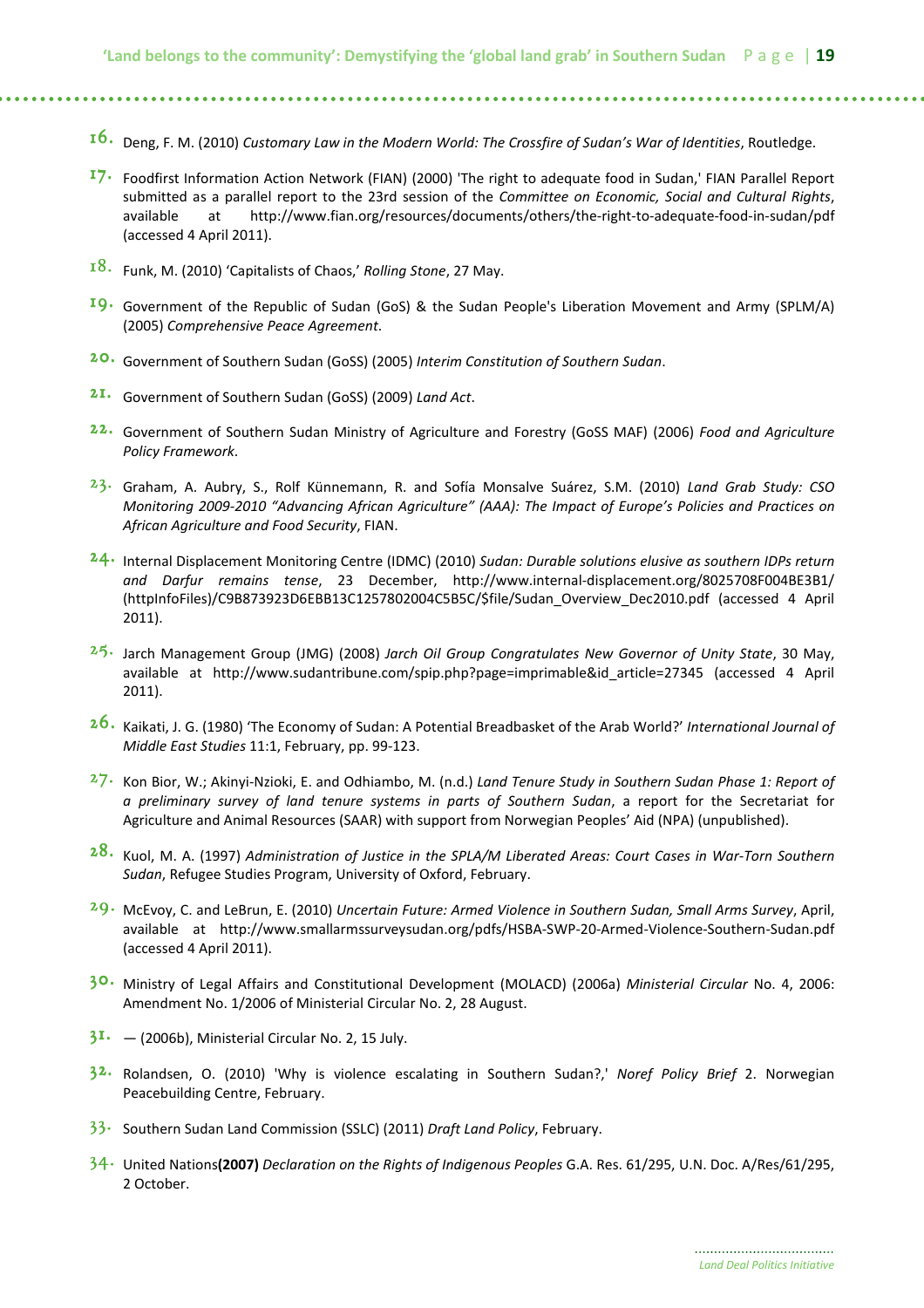- $35$ . United Nations Office for the Coordination of Humanitarian Affairs (UN OCHA) (2010) Inter-agency Rapid Assessment Report for Conflict Affected Population in Mangala Payam, Terekeka County, Central Equatoria State, dates of assessment: 28th July and follow up from 12th – 14th August 2010 (unpublished).
- 3<sup>6</sup> UN OCHA (2009) Map Showing Ethnic Groups in Sudan, available at http://www.unsudanig.org/library/mapcatalogue/south/data/population/SS\_0132a\_Ethnic\_Groups\_A1\_200912 24\_300\_1.pdf (accessed 4 April 2011).
- $37.$  Vermeulen, S. and Cotula, L. (2010) Making the Most of Agricultural Development: A survey of business models that provide opportunities for smallholders, International Institute for Environment and Development (IIED), International Fund for Agricultural Development (IFAD), the Food and Agriculture Organization (FAO), and the Swiss Agency for Development and Cooperation (SDC).
- $3<sup>8</sup>$ . Wheeler, S. (2009) 'South Sudan Looking into US Land Deal,' Reuters, January 27, http://af.reuters.com/article/commoditiesNews/idAFHEA72861320090127 (accessed 4 April 2011).
- $39$ . Wily, L. A. (2010a) Making Peace Impossible? Failure to Honour the Land Obligations of the Comprehensive Peace Agreement in Central Sudan, a resource paper, September.
- $4^{\circ}$ . Wily, L. A. (2010b) 'Whose land are you giving away, Mr. President?,' paper presented to the Annual World Bank Land Policy & Administration Conference, Washington D.C., 26th -27th April.
- $4<sup>I</sup>$ . World Bank (2010) Rising Global Interest in Farmland: Can it yield sustainable and equitable benefits?, available at http://siteresources.worldbank.org/INTARD/Resources/ESW\_Sept7\_final\_final.pdf.
- $4<sup>2</sup>$ . World Bank (2009) 'Sudan: Toward sustainable and broad-based growth,' Report No. 52514-SD, December.
- $43.$  World Food Programme (WFP) website, Sudan: Ten Hunger Facts (accessed 23 October 2010), available at http://www.wfp.org/stories/sudan-10-hunger-facts-nation-goes-vote.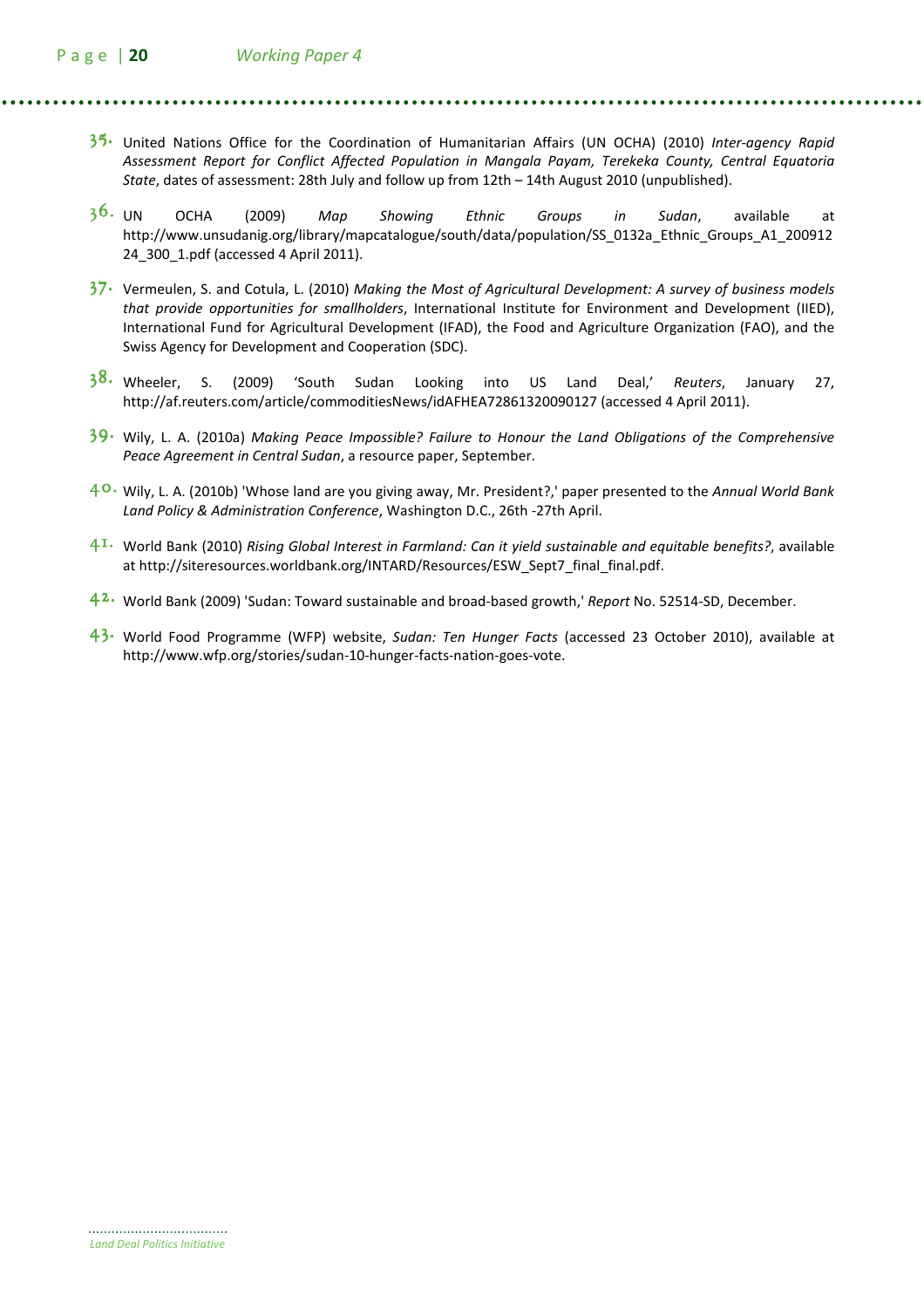## LDPI Convenors

Saturnino M Borras Jr is Associate Professor of Rural Development Studies at the International Institute of Social Studies (ISS), The Hague. He helps coordinate the work of the Initiatives in Critical Agrarian Studies (ICAS) hosted by the Resources, Livelihoods and Environment (RELIVE) Research Cluster at ISS. He was the Canada Research Chair in International Development Studies at Saint Mary's University in Halifax, Nova Scotia in 2007–2010 and an Adjunct Professor in the College of Humanities and Development Studies (COHD) of the China Agricultural University in Beijing. As a Fellow of the Transnational Institute (TNI) in Amsterdam, he is actively involved in its 'Agrarian Justice' Program. He is also a Fellow of Food First/Institute for Food and Development Policy in Oakland, California. Publications include: Pro-Poor Land Reform: A Critique (2007) and Transnational Agrarian Movements Confronting Globalization (2008, co-edited with M. Edelman and C. Kay). He has ongoing research projects on global land grabbing, biofuels and the politics of transnational agrarian movements. Email: borras@iss.nl

Ruth Hall is a Senior Researcher at the Institute for Poverty, Land and Agrarian Studies (PLAAS) at the University of the Western Cape in South Africa. Her research interests include land and agrarian reforms, rural labour markets and farm worker rights, agricultural commodity chains, and the politics of rural development. She holds a Masters degree in Development Studies from the University of Oxford, where she is completing her doctoral studies. Publications include an edited volume entitled Another Countryside? Policy Options for Land and Agrarian Reform in South Africa; with Lungisile Ntsebeza, eds.; The Land Question in South Africa: The Challenge of Transformation and Redistribution; and with Cherryl Walker, Anna Bohlin and Thembela Kepe, eds., Land, Memory, Reconstruction, and Justice: Perspectives on Land Claims in South Africa. She is Book Reviews Section Co-Editor of the Journal of Peasant Studies. Email: rhall@uwc.ac.za

Ian Scoones is a Professorial Fellow at the Institute of Development Studies (IDS), University of Sussex, UK. He has a background in agricultural ecology and his interdisciplinary research links the natural and social sciences and focuses on the relationships between science and technology, local knowledge and livelihoods and the politics of policy processes. He has worked on issues such as pastoralism and rangeland management, soil and water conservation, biodiversity and environmental change, land and agrarian reform, dryland agricultural systems, crop biotechnology and animal health science policy, mostly in Africa. He is currently co-director of the ESRC Social, Technological and Environmental Pathways to Sustainability (STEPS) Centre at Sussex and Joint Convenor of the Future Agricultures Consortium. Key publications include: Science, Agriculture and the Politics of Policy: The Case of Biotechnology in India (Orient Longman, 2006) and Land Reform in Zimbabwe: Myths and Realities (James Currey, 2010). He is a member of the Editorial Collective of the Journal of Peasant Studies. Email: I.Scoones@ids.ac.uk

Ben White is Professor of Rural Sociology at the International Institute of Social Studies (ISS) and Professor of Social Sciences at the University of Amsterdam in the Netherlands. He is part of the Resources, Environment and Livelihoods (RELIVE) Research Cluster at ISS. He has carried out research on the themes of agrarian change, social differentiation of the peasantry, contract farming, rural labour, land policies, among others, mainly in Indonesia. He has published extensively on these themes. For seventeen years, he was co-editor of Development and Change, until mid-2009. Email: white@iss.nl

Wendy Wolford is the Polson Professor of Development Sociology at Cornell University. Her research interests include the political economy of development, social movements, land distribution and agrarian societies. Key publications include To Inherit the Earth: The Landless Movement and the Struggle for a New Brazil (co-authored with Angus Wright, Food First Books, 2003) and This Land is Ours Now: Social Mobilization and the Meaning(s) of Land in Brazil (2010, Duke University Press). She is a member of the Editorial Collective of the Journal of Peasant Studies. Email: www43@cornell.edu